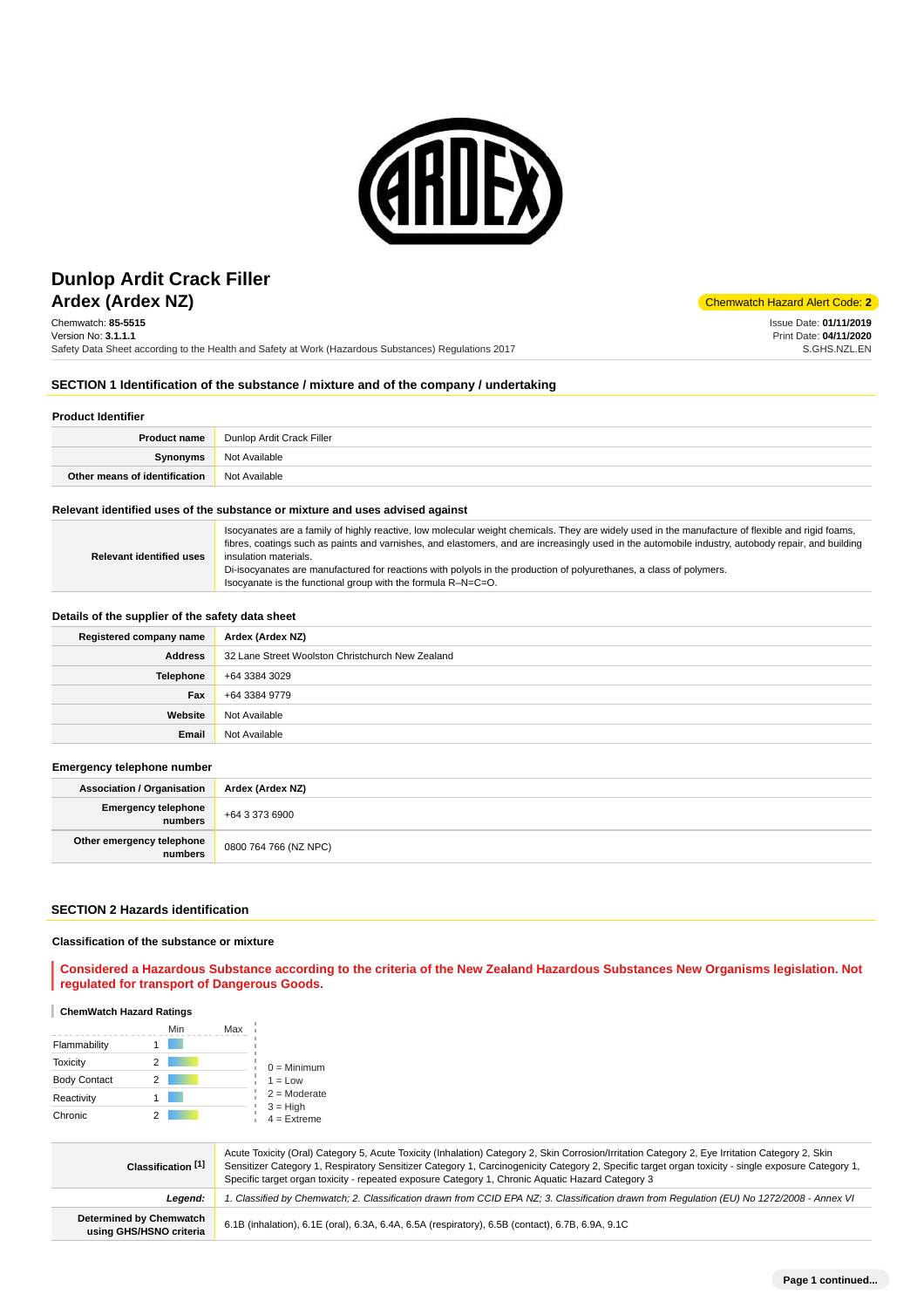## **Label elements**

| Hazard pictogram(s) |               |
|---------------------|---------------|
|                     |               |
| <b>Signal word</b>  | <b>Danger</b> |

#### **Hazard statement(s)**

| H303 | May be harmful if swallowed.                                               |  |
|------|----------------------------------------------------------------------------|--|
| H330 | Fatal if inhaled.                                                          |  |
| H315 | Causes skin irritation.                                                    |  |
| H319 | Causes serious eye irritation.                                             |  |
| H317 | May cause an allergic skin reaction.                                       |  |
| H334 | May cause allergy or asthma symptoms or breathing difficulties if inhaled. |  |
| H351 | Suspected of causing cancer.                                               |  |
| H370 | Causes damage to organs.                                                   |  |
| H372 | Causes damage to organs through prolonged or repeated exposure.            |  |
| H412 | Harmful to aquatic life with long lasting effects.                         |  |

#### **Precautionary statement(s) Prevention**

| P <sub>201</sub> | Obtain special instructions before use.                                    |  |
|------------------|----------------------------------------------------------------------------|--|
| P260             | Do not breathe mist/vapours/spray.                                         |  |
| P <sub>271</sub> | Use only outdoors or in a well-ventilated area.                            |  |
| <b>P280</b>      | Wear protective gloves/protective clothing/eye protection/face protection. |  |

#### **Precautionary statement(s) Response**

| P304+P340   | IF INHALED: Remove person to fresh air and keep comfortable for breathing.  |  |
|-------------|-----------------------------------------------------------------------------|--|
| P308+P311   | IF exposed or concerned: Call a POISON CENTER/doctor/physician/first aider. |  |
| P310        | Immediately call a POISON CENTER/doctor/physician/first aider.              |  |
| <b>P320</b> | Specific treatment is urgent (see advice on this label).                    |  |

## **Precautionary statement(s) Storage**

| P403+P233 | Store in a well-ventilated place. Keep container tightly closed. |  |
|-----------|------------------------------------------------------------------|--|
| P405      | Store locked up.                                                 |  |

## **Precautionary statement(s) Disposal**

**P501** Dispose of contents/container to authorised hazardous or special waste collection point in accordance with any local regulation.

## **SECTION 3 Composition / information on ingredients**

#### **Substances**

See section below for composition of Mixtures

#### **Mixtures**

| <b>CAS No</b> | %[weight] | Name                                          |
|---------------|-----------|-----------------------------------------------|
| Not Available |           | Part A Containing:                            |
| 9016-87-9     | 25-50     | polymeric diphenylmethane diisocyanate        |
| 101-68-8      | 25-50     | 4.4'-diphenylmethane diisocyanate (MDI)       |
| 6846-50-0     | 25-50     | 2.2.4-trimethyl-1.3-pentanediol diisobutyrate |
| Not Available |           | Part B Containing:                            |
| 6846-50-0     | 25-50     | 2.2.4-trimethyl-1.3-pentanediol diisobutyrate |
| 9003-11-6     | $5 - 10$  | polypropylene/polyethylene glycol copolymer   |
| 111-46-6      | $5 - 10$  | diethylene glycol                             |

#### **SECTION 4 First aid measures**

# **Description of first aid measures**

**Eye Contact** If this product comes in contact with the eyes: Immediately hold eyelids apart and flush the eye continuously with running water. Ensure complete irrigation of the eye by keeping eyelids apart and away from eye and moving the eyelids by occasionally lifting the upper and lower lids. Continue flushing until advised to stop by the Poisons Information Centre or a doctor, or for at least 15 minutes.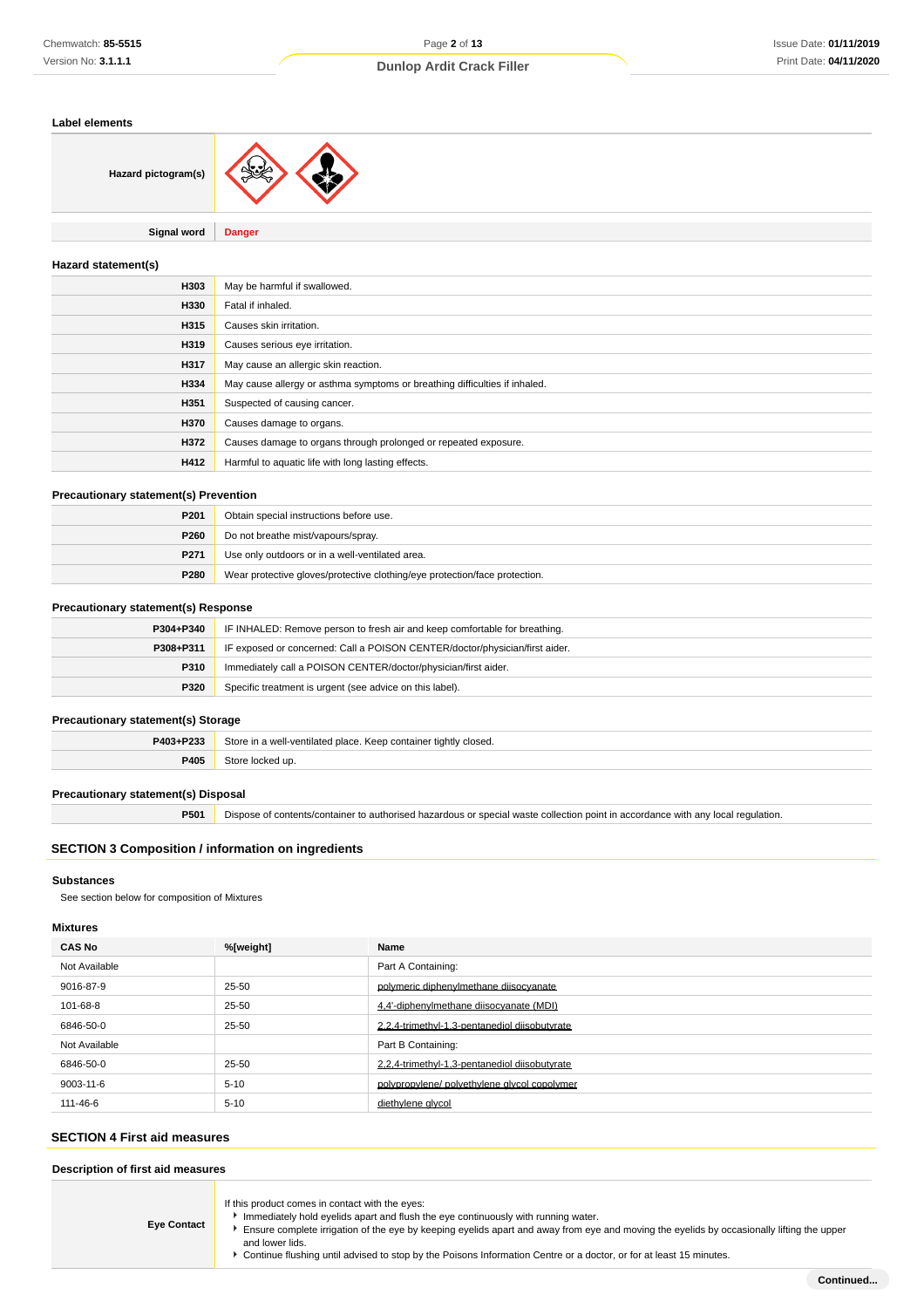|                     | Transport to hospital or doctor without delay.<br>▶ Removal of contact lenses after an eye injury should only be undertaken by skilled personnel.                                                                                                                                                                                                                                                                                                                                                                                                                                                                                                                                                                                                                                                                                        |  |  |  |  |
|---------------------|------------------------------------------------------------------------------------------------------------------------------------------------------------------------------------------------------------------------------------------------------------------------------------------------------------------------------------------------------------------------------------------------------------------------------------------------------------------------------------------------------------------------------------------------------------------------------------------------------------------------------------------------------------------------------------------------------------------------------------------------------------------------------------------------------------------------------------------|--|--|--|--|
| <b>Skin Contact</b> | If skin contact occurs:<br>Immediately remove all contaminated clothing, including footwear.<br>Flush skin and hair with running water (and soap if available).<br>Seek medical attention in event of irritation.                                                                                                                                                                                                                                                                                                                                                                                                                                                                                                                                                                                                                        |  |  |  |  |
| Inhalation          | If fumes or combustion products are inhaled remove from contaminated area.<br>Lay patient down. Keep warm and rested.<br>▶ Prostheses such as false teeth, which may block airway, should be removed, where possible, prior to initiating first aid procedures.<br>Apply artificial respiration if not breathing, preferably with a demand valve resuscitator, bag-valve mask device, or pocket mask as trained.<br>Perform CPR if necessary.<br>Transport to hospital, or doctor, without delay.<br>Following uptake by inhalation, move person to an area free from risk of further exposure. Oxygen or artificial respiration should be administered<br>as needed. Asthmatic-type symptoms may develop and may be immediate or delayed up to several hours. Treatment is essentially symptomatic.<br>A physician should be consulted. |  |  |  |  |
| Ingestion           | For advice, contact a Poisons Information Centre or a doctor at once.<br>Urgent hospital treatment is likely to be needed.<br>If swallowed do <b>NOT</b> induce vomiting.<br>If vomiting occurs, lean patient forward or place on left side (head-down position, if possible) to maintain open airway and prevent aspiration.<br>• Observe the patient carefully.<br>Never give liquid to a person showing signs of being sleepy or with reduced awareness; i.e. becoming unconscious.<br>▶ Give water to rinse out mouth, then provide liquid slowly and as much as casualty can comfortably drink.<br>Transport to hospital or doctor without delay.                                                                                                                                                                                   |  |  |  |  |

#### **Indication of any immediate medical attention and special treatment needed**

Treat symptomatically.

- To treat poisoning by the higher aliphatic alcohols (up to C7):
- Gastric lavage with copious amounts of water.
- It may be beneficial to instill 60 ml of mineral oil into the stomach.
- Oxygen and artificial respiration as needed.
- Electrolyte balance: it may be useful to start 500 ml. M/6 sodium bicarbonate intravenously but maintain a cautious and conservative attitude toward electrolyte replacement unless shock or severe acidosis threatens.
- To protect the liver, maintain carbohydrate intake by intravenous infusions of glucose.
- Haemodialysis if coma is deep and persistent. [GOSSELIN, SMITH HODGE: Clinical Toxicology of Commercial Products, Ed 5)

#### BASIC TREATMENT

- ----------------------------------------------------------------- Establish a patent airway with suction where necessary.
- Watch for signs of respiratory insufficiency and assist ventilation as necessary.
- Administer oxygen by non-rebreather mask at 10 to 15 l/min.
- **Monitor and treat, where necessary, for shock.**

-----------------------------------------------------------------

-----------------------------------------------------------------

- Monitor and treat, where necessary, for pulmonary oedema.
- Anticipate and treat, where necessary, for seizures.
- **DO NOT** use emetics. Where ingestion is suspected rinse mouth and give up to 200 ml water (5 ml/kg recommended) for dilution where patient is able to swallow, has a strong gag reflex and does not drool.
- Give activated charcoal.

#### ADVANCED TREATMENT

- ----------------------------------------------------------------- Consider orotracheal or nasotracheal intubation for airway control in unconscious patient or where respiratory arrest has occurred.
- **Positive-pressure ventilation using a bag-valve mask might be of use**
- **Monitor and treat, where necessary, for arrhythmias.**
- Start an IV D5W TKO. If signs of hypovolaemia are present use lactated Ringers solution. Fluid overload might create complications.
- If the patient is hypoglycaemic (decreased or loss of consciousness, tachycardia, pallor, dilated pupils, diaphoresis and/or dextrose strip or glucometer readings below 50 mg),
- give 50% dextrose.
- Hypotension with signs of hypovolaemia requires the cautious administration of fluids. Fluid overload might create complications.
- **P** Drug therapy should be considered for pulmonary oedema.
- Treat seizures with diazepam.

-----------------------------------------------------------------

-----------------------------------------------------------------

Proparacaine hydrochloride should be used to assist eye irrigation.

#### EMERGENCY DEPARTMENT

- Laboratory analysis of complete blood count, serum electrolytes, BUN, creatinine, glucose, urinalysis, baseline for serum aminotransferases (ALT and AST), calcium, phosphorus and magnesium, may assist in establishing a treatment regime. Other useful analyses include anion and osmolar gaps, arterial blood gases (ABGs), chest radiographs and electrocardiograph.
- Positive end-expiratory pressure (PEEP)-assisted ventilation may be required for acute parenchymal injury or adult respiratory distress syndrome.
- Acidosis may respond to hyperventilation and bicarbonate therapy.
- Haemodialysis might be considered in patients with severe intoxication.
- Consult a toxicologist as necessary. BRONSTEIN, A.C. and CURRANCE, P.L. EMERGENCY CARE FOR HAZARDOUS MATERIALS EXPOSURE: 2nd Ed. 1994

For C8 alcohols and above.

Symptomatic and supportive therapy is advised in managing patients.

#### **SECTION 5 Firefighting measures**

#### **Extinguishing media**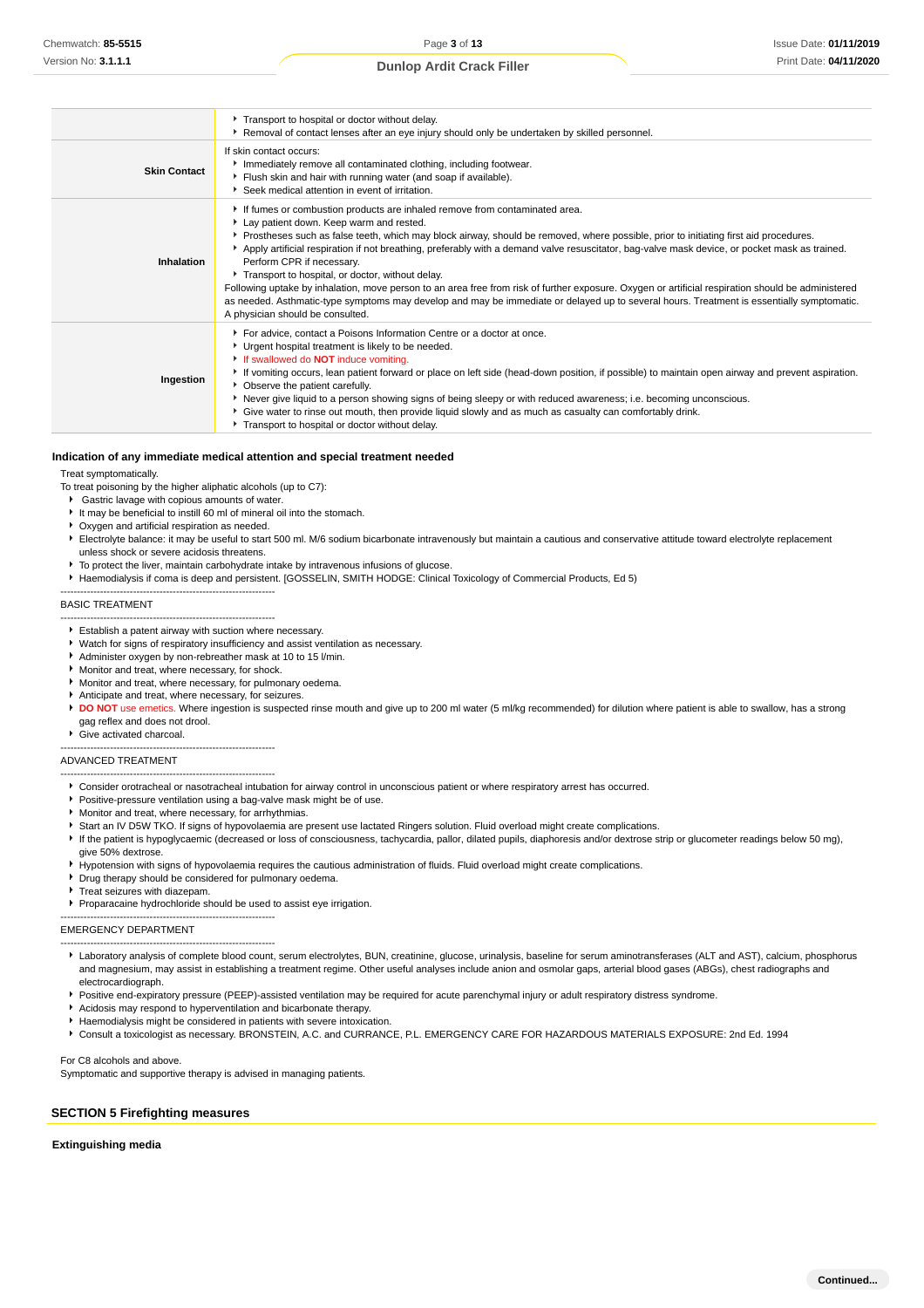- Small quantities of water in contact with hot liquid may react violently with generation of a large volume of rapidly expanding hot sticky semi-solid foam.
- Presents additional hazard when fire fighting in a confined space.
- Cooling with flooding quantities of water reduces this risk.
- Water spray or fog may cause frothing and should be used in large quantities.
- Alcohol stable foam.
- **Dry chemical powder.**
- **BCF** (where regulations permit).
- Carbon dioxide.

## **Special hazards arising from the substrate or mixture**

| <b>Fire Incompatibility</b>    | Avoid contamination with oxidising agents i.e. nitrates, oxidising acids, chlorine bleaches, pool chlorine etc. as ignition may result                                                                                                                                                                                                                                                                                                                                                                                                                                                                                                                                                                                                                                                             |  |  |  |  |
|--------------------------------|----------------------------------------------------------------------------------------------------------------------------------------------------------------------------------------------------------------------------------------------------------------------------------------------------------------------------------------------------------------------------------------------------------------------------------------------------------------------------------------------------------------------------------------------------------------------------------------------------------------------------------------------------------------------------------------------------------------------------------------------------------------------------------------------------|--|--|--|--|
| <b>Advice for firefighters</b> |                                                                                                                                                                                                                                                                                                                                                                                                                                                                                                                                                                                                                                                                                                                                                                                                    |  |  |  |  |
| <b>Fire Fighting</b>           | Alert Fire Brigade and tell them location and nature of hazard.<br>▶ Wear full body protective clothing with breathing apparatus.<br>▶ Prevent, by any means available, spillage from entering drains or water course.<br>► Use water delivered as a fine spray to control fire and cool adjacent area.                                                                                                                                                                                                                                                                                                                                                                                                                                                                                            |  |  |  |  |
| <b>Fire/Explosion Hazard</b>   | -Combustible.<br>-Moderate fire hazard when exposed to heat or flame.<br>-When heated to high temperatures decomposes rapidly generating vapour which pressures and may then rupture containers with release of<br>flammable and highly toxic isocyanate vapour.<br>-Burns with acrid black smoke and poisonous fumes.<br>Combustion products include:<br>carbon dioxide (CO2)<br>isocyanates<br>and minor amounts of<br>hydrogen cyanide<br>nitrogen oxides (NOx)<br>other pyrolysis products typical of burning organic material.<br>May emit corrosive fumes.<br>When heated at high temperatures many isocyanates decompose rapidly generating a vapour which pressurises containers, possibly to the point<br>of rupture. Release of toxic and/or flammable isocyanate vapours may then occur |  |  |  |  |

## **SECTION 6 Accidental release measures**

#### **Personal precautions, protective equipment and emergency procedures**

See section 8

# **Environmental precautions**

See section 12

#### **Methods and material for containment and cleaning up**

| <b>Minor Spills</b> | Slippery when spilt.<br>Remove all ignition sources.<br>Clean up all spills immediately.<br>Avoid breathing vapours and contact with skin and eyes.<br>► Control personal contact with the substance, by using protective equipment.                                                                                                                                                                                                                                                                                                                                                                                                                                                                                                                                                                                                                                                                                                                                                                                                                                                                                                                                                                                                                              |
|---------------------|-------------------------------------------------------------------------------------------------------------------------------------------------------------------------------------------------------------------------------------------------------------------------------------------------------------------------------------------------------------------------------------------------------------------------------------------------------------------------------------------------------------------------------------------------------------------------------------------------------------------------------------------------------------------------------------------------------------------------------------------------------------------------------------------------------------------------------------------------------------------------------------------------------------------------------------------------------------------------------------------------------------------------------------------------------------------------------------------------------------------------------------------------------------------------------------------------------------------------------------------------------------------|
| <b>Major Spills</b> | ▶ Liquid Isocyanates and high isocyanate vapour concentrations will penetrate seals on self contained breathing apparatus - SCBA should be<br>used inside encapsulating suit where this exposure may occur.<br>For isocyanate spills of less than 40 litres (2 m2):<br>Evacuate area from everybody not dealing with the emergency, keep them upwind and prevent further access, remove ignition sources and,<br>if inside building, ventilate area as well as possible.<br>Notify supervision and others as necessary.<br>▶ Put on personal protective equipment (suitable respiratory protection, face and eye protection, protective suit, gloves and impermeable<br>boots).<br>Control source of leakage (where applicable).<br>Slippery when spilt.<br>Avoid contamination with water, alkalies and detergent solutions.<br>Material reacts with water and generates gas, pressurises containers with even drum rupture resulting.<br>DO NOT reseal container if contamination is suspected.<br>• Open all containers with care.<br>DO NOT touch the spill material<br>Moderate hazard.<br>Clear area of personnel and move upwind.<br>Alert Fire Brigade and tell them location and nature of hazard.<br>▶ Wear breathing apparatus plus protective gloves. |

Personal Protective Equipment advice is contained in Section 8 of the SDS.

## **SECTION 7 Handling and storage**

| Precautions for safe handling |                                                                                                                                                                                                                                                                                                                                       |
|-------------------------------|---------------------------------------------------------------------------------------------------------------------------------------------------------------------------------------------------------------------------------------------------------------------------------------------------------------------------------------|
| Safe handling                 | <b>DO NOT</b> allow clothing wet with material to stay in contact with skin<br>Avoid all personal contact, including inhalation.<br>Wear protective clothing when risk of exposure occurs.<br>Use in a well-ventilated area.<br>Prevent concentration in hollows and sumps.                                                           |
| <b>Other information</b>      | for commercial quantities of isocyanates:<br>Isocyanates should be stored in adequately bunded areas. Nothing else should be kept within the same bunding. Pre-polymers need not be<br>segregated. Drums of isocyanates should be stored under cover, out of direct sunlight, protected from rain, protected from physical damage and |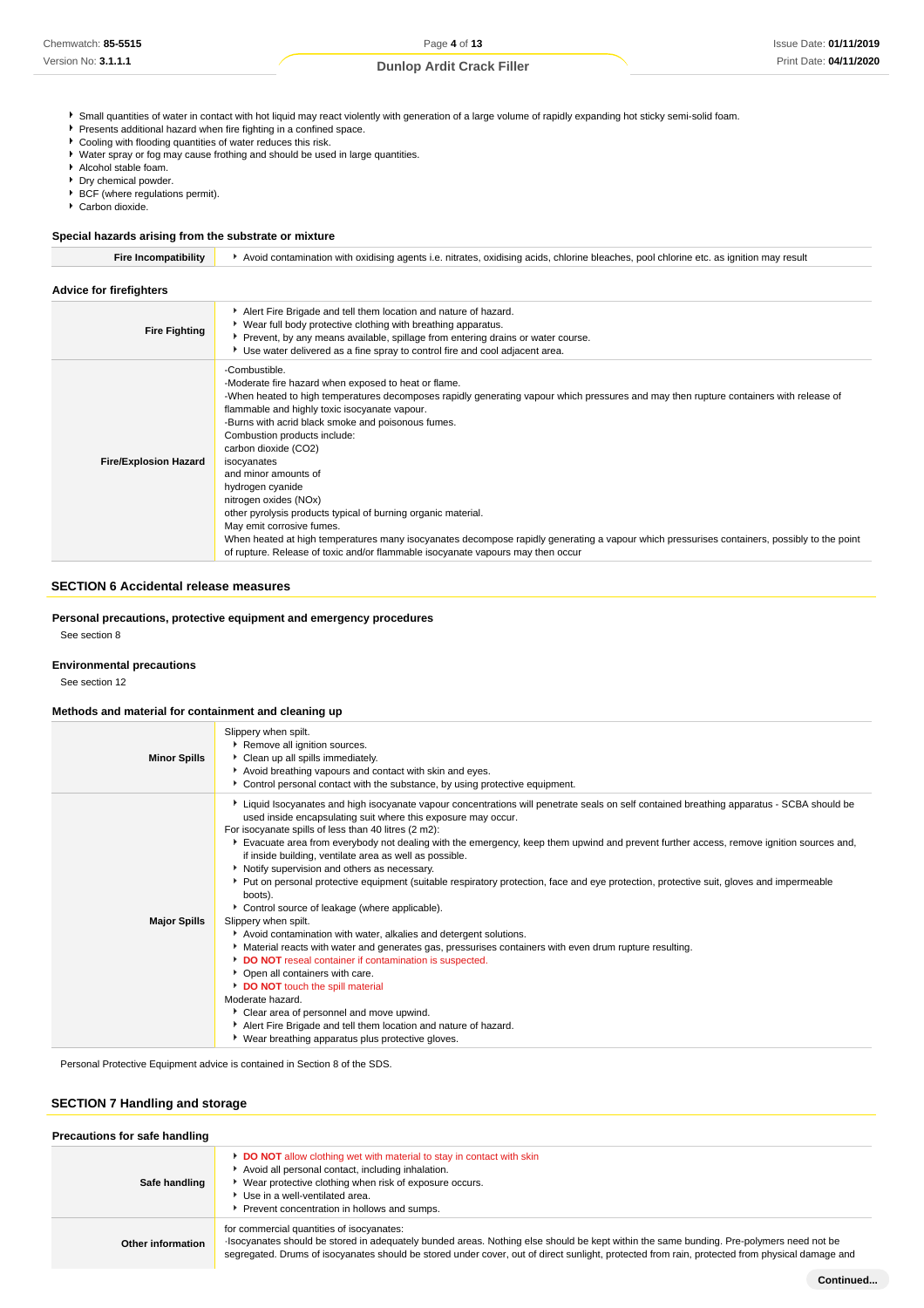| well away from moisture, acids and alkalis.                                |
|----------------------------------------------------------------------------|
| Rotate all stock to prevent ageing. Use on FIFO (First In-First Out) basis |
| Store in original containers.                                              |
| ▶ Keep containers securely sealed.                                         |
| ▶ No smoking, naked lights or ignition sources.                            |
| Store in a cool, dry, well-ventilated area.                                |

## **Conditions for safe storage, including any incompatibilities**

| Suitable container      | • Metal can or drum<br>▶ Packaging as recommended by manufacturer.<br>• Check all containers are clearly labelled and free from leaks. |  |
|-------------------------|----------------------------------------------------------------------------------------------------------------------------------------|--|
| Storage incompatibility | Avoid reaction with oxidising agents<br>Avoid strong acids, bases.                                                                     |  |

## **SECTION 8 Exposure controls / personal protection**

## **Control parameters**

#### **Occupational Exposure Limits (OEL)** ı

| Source                                            | Ingredient                                   | <b>Material name</b>              | <b>TWA</b>               | <b>STEL</b>      | Peak             | <b>Notes</b>                                                                                                                                                                             |
|---------------------------------------------------|----------------------------------------------|-----------------------------------|--------------------------|------------------|------------------|------------------------------------------------------------------------------------------------------------------------------------------------------------------------------------------|
| New Zealand Workplace<br>Exposure Standards (WES) | polymeric<br>diphenylmethane<br>diisocyanate | Isocyanates, all, (as<br>-NCO)    | 0.02<br>mg/m3            | 0.07<br>mq/m3    | Not<br>Available | dsen-Dermal sensitiser (rsen)-Respiratory<br>sensitiser Note: These values apply to all<br>isocyanates, including prepolymers, present in<br>the workplace air as vapours, mist or dust. |
| New Zealand Workplace<br>Exposure Standards (WES) | 4,4'-diphenylmethane<br>diisocyanate (MDI)   | Diphenylmethane<br>diisocyanate   | 0.02<br>mq/m3            | 0.07<br>mq/m3    | Not<br>Available | Not Available                                                                                                                                                                            |
| New Zealand Workplace<br>Exposure Standards (WES) | 4,4'-diphenylmethane<br>diisocyanate (MDI)   | <b>MDI</b>                        | 0.02<br>mq/m3            | 0.07<br>mq/m3    | Not<br>Available | Not Available                                                                                                                                                                            |
| New Zealand Workplace<br>Exposure Standards (WES) | 4,4'-diphenylmethane<br>diisocyanate (MDI)   | Methylene bisphenyl<br>isocyanate | 0.02<br>mq/m3            | 0.07<br>mq/m3    | Not<br>Available | Not Available                                                                                                                                                                            |
| New Zealand Workplace<br>Exposure Standards (WES) | diethylene glycol                            | Diethylene glycol                 | 23 ppm /<br>101<br>mg/m3 | Not<br>Available | Not<br>Available | Not Available                                                                                                                                                                            |

| <b>Emergency Limits</b>                                                           |                                                                                                                                 |                     |                    |                     |               |  |
|-----------------------------------------------------------------------------------|---------------------------------------------------------------------------------------------------------------------------------|---------------------|--------------------|---------------------|---------------|--|
| Ingredient                                                                        | <b>Material name</b>                                                                                                            |                     | TEEL-1             | TEEL-2              | TEEL-3        |  |
| polymeric diphenylmethane<br>diisocyanate                                         | Polymethylene polyphenyl isocyanate; (Polymeric diphenylmethane diisocyanate)                                                   |                     | $0.15$ mg/m $3$    | $3.6$ mg/m $3$      | $22$ mg/m $3$ |  |
| 4,4'-diphenylmethane<br>diisocyanate (MDI)                                        | Methylene diphenyl diisocyanate; (Diphenylmethane diisocyanate; MDI)                                                            |                     | $0.45$ mg/m $3$    | Not Available       | Not Available |  |
| 4,4'-diphenylmethane<br>diisocyanate (MDI)                                        | Methylenebis (isocyanato-benzene), 1,1'-; (Diphenyl methane diisocyanate)                                                       |                     | $29 \text{ mg/m}$  | $40 \text{ mg/m}$ 3 | 240 mg/m3     |  |
| polypropylene/ polyethylene<br>glycol copolymer                                   | Polypropylene-polyethylene glycol; (Pluronic L-81)                                                                              |                     | $6.9 \text{ mg/m}$ | 76 mg/m3            | 460 mg/m3     |  |
| diethylene glycol                                                                 | Diethylene glycol                                                                                                               |                     | 6.9 ppm            | 140 ppm             | 860 ppm       |  |
|                                                                                   |                                                                                                                                 |                     |                    |                     |               |  |
| Ingredient                                                                        | <b>Original IDLH</b>                                                                                                            | <b>Revised IDLH</b> |                    |                     |               |  |
| polymeric diphenylmethane<br>diisocyanate                                         | Not Available<br>Not Available<br>75 mg/m3<br>Not Available<br>Not Available<br>Not Available<br>Not Available<br>Not Available |                     |                    |                     |               |  |
| 4,4'-diphenylmethane<br>diisocyanate (MDI)                                        |                                                                                                                                 |                     |                    |                     |               |  |
| 2,2,4-trimethyl-1,3-pentanediol<br>diisobutyrate                                  |                                                                                                                                 |                     |                    |                     |               |  |
| 2,2,4-trimethyl-1,3-pentanediol<br>diisobutyrate                                  |                                                                                                                                 |                     |                    |                     |               |  |
| polypropylene/ polyethylene<br>Not Available<br>Not Available<br>glycol copolymer |                                                                                                                                 |                     |                    |                     |               |  |
| diethylene glycol                                                                 | Not Available                                                                                                                   | Not Available       |                    |                     |               |  |
|                                                                                   |                                                                                                                                 |                     |                    |                     |               |  |

T **Occupational Exposure Banding Ingredient Occupational Exposure Band Rating Occupational Exposure Band Limit** 2,2,4-trimethyl-1,3-pentanediol  $\text{disobutyrate}$   $\leq 0.1 \text{ ppm}$ 2,2,4-trimethyl-1,3-pentanediol  $\text{disobutyrate}$   $\leq 0.1 \text{ ppm}$ **Notes: Occupational exposure banding is a process of assigning chemicals into specific categories or bands based on a chemical's potency and the <b>Notes**: adverse health outcomes associated with exposure. The output of this process is an occupational exposure band (OEB), which corresponds to a range of exposure concentrations that are expected to protect worker health.

#### **Exposure controls**

**Appropriate engineering controls**

All processes in which isocyanates are used should be enclosed wherever possible.

Total enclosure, accompanied by good general ventilation, should be used to keep atmospheric concentrations below the relevant exposure

**Continued...**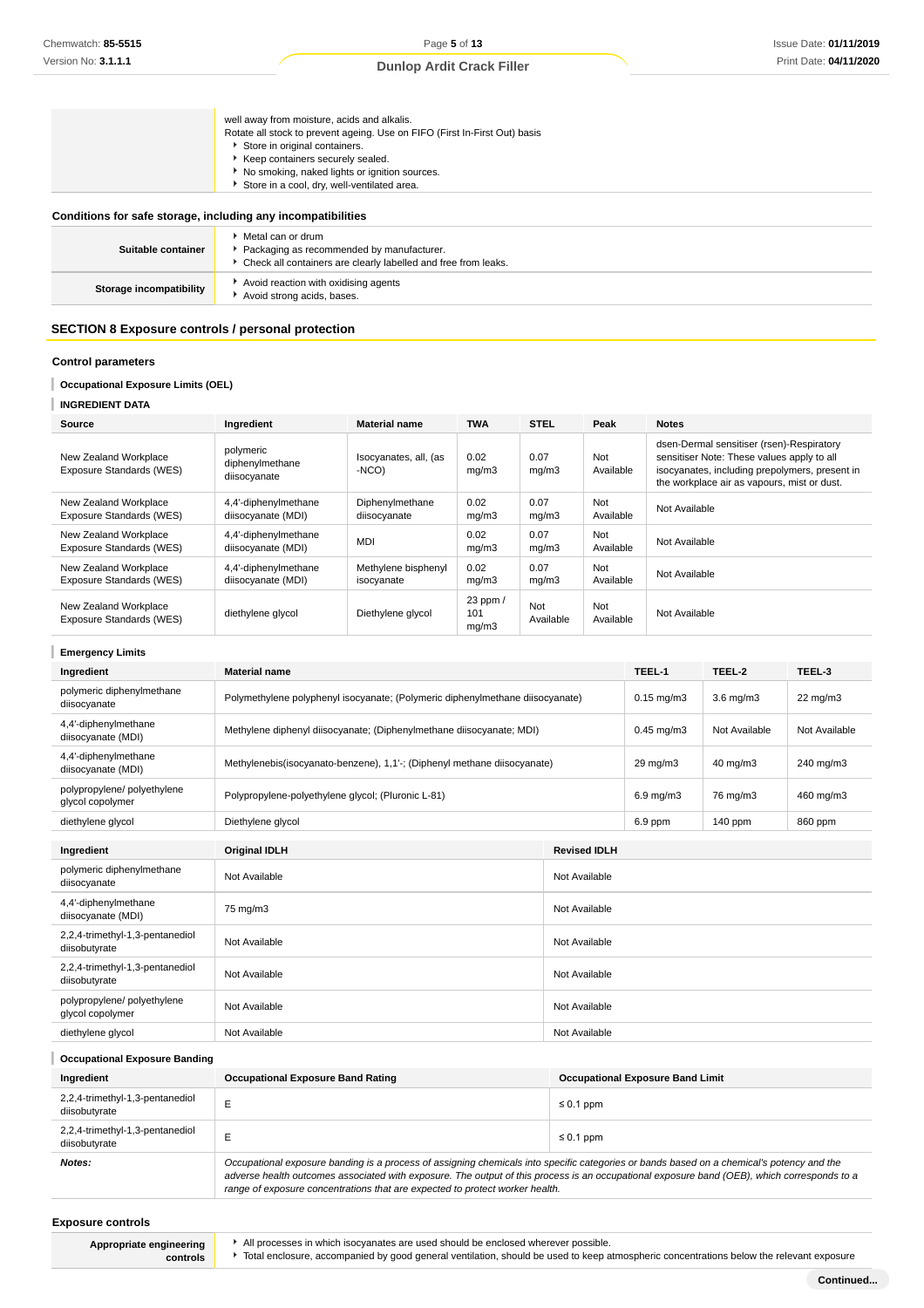|                            | standards.<br>If total enclosure of the process is not feasible, local exhaust ventilation may be necessary. Local exhaust ventilation is essential where lower<br>molecular weight isocyanates (such as TDI or HDI) is used or where isocyanate or polyurethane is sprayed.<br>Engineering controls are used to remove a hazard or place a barrier between the worker and the hazard. Well-designed engineering controls can<br>be highly effective in protecting workers and will typically be independent of worker interactions to provide this high level of protection.<br>The basic types of engineering controls are:<br>Process controls which involve changing the way a job activity or process is done to reduce the risk.<br>Enclosure and/or isolation of emission source which keeps a selected hazard "physically" away from the worker and ventilation that strategically<br>"adds" and "removes" air in the work environment.                                                                                                                                                                                                                                                                                                                                                                                                                                                                                                                                                                                                  |
|----------------------------|--------------------------------------------------------------------------------------------------------------------------------------------------------------------------------------------------------------------------------------------------------------------------------------------------------------------------------------------------------------------------------------------------------------------------------------------------------------------------------------------------------------------------------------------------------------------------------------------------------------------------------------------------------------------------------------------------------------------------------------------------------------------------------------------------------------------------------------------------------------------------------------------------------------------------------------------------------------------------------------------------------------------------------------------------------------------------------------------------------------------------------------------------------------------------------------------------------------------------------------------------------------------------------------------------------------------------------------------------------------------------------------------------------------------------------------------------------------------------------------------------------------------------------------------------|
| <b>Personal protection</b> |                                                                                                                                                                                                                                                                                                                                                                                                                                                                                                                                                                                                                                                                                                                                                                                                                                                                                                                                                                                                                                                                                                                                                                                                                                                                                                                                                                                                                                                                                                                                                  |
| Eye and face protection    | Safety glasses with side shields.<br>Chemical goggles.<br>Contact lenses may pose a special hazard; soft contact lenses may absorb and concentrate irritants. A written policy document, describing<br>the wearing of lenses or restrictions on use, should be created for each workplace or task.                                                                                                                                                                                                                                                                                                                                                                                                                                                                                                                                                                                                                                                                                                                                                                                                                                                                                                                                                                                                                                                                                                                                                                                                                                               |
| <b>Skin protection</b>     | See Hand protection below                                                                                                                                                                                                                                                                                                                                                                                                                                                                                                                                                                                                                                                                                                                                                                                                                                                                                                                                                                                                                                                                                                                                                                                                                                                                                                                                                                                                                                                                                                                        |
| Hands/feet protection      | NOTE:<br>The material may produce skin sensitisation in predisposed individuals. Care must be taken, when removing gloves and other protective<br>equipment, to avoid all possible skin contact.<br>• Contaminated leather items, such as shoes, belts and watch-bands should be removed and destroyed.<br>The selection of suitable gloves does not only depend on the material, but also on further marks of quality which vary from manufacturer to<br>manufacturer. Where the chemical is a preparation of several substances, the resistance of the glove material can not be calculated in advance<br>and has therefore to be checked prior to the application.<br>The exact break through time for substances has to be obtained from the manufacturer of the protective gloves and has to be observed when<br>making a final choice.<br>Personal hygiene is a key element of effective hand care.<br>▶ Do NOT wear natural rubber (latex gloves).<br>In Isocyanate resistant materials include Teflon, Viton, nitrile rubber and some PVA gloves.<br>Protective gloves and overalls should be worn as specified in the appropriate national standard.<br>▶ Contaminated garments should be removed promptly and should not be re-used until they have been decontaminated.<br>NOTE: Natural rubber, neoprene, PVC can be affected by isocyanates<br>DO NOT use skin cream unless necessary and then use only minimum amount.<br>In Isocyanate vapour may be absorbed into skin cream and this increases hazard.<br>▶ Polyethylene gloves |
| <b>Body protection</b>     | See Other protection below                                                                                                                                                                                                                                                                                                                                                                                                                                                                                                                                                                                                                                                                                                                                                                                                                                                                                                                                                                                                                                                                                                                                                                                                                                                                                                                                                                                                                                                                                                                       |
| Other protection           | All employees working with isocyanates must be informed of the hazards from exposure to the contaminant and the precautions necessary to<br>prevent damage to their health. They should be made aware of the need to carry out their work so that as little contamination as possible is<br>produced, and of the importance of the proper use of all safeguards against exposure to themselves and their fellow workers. Adequate training,<br>both in the proper execution of the task and in the use of all associated engineering controls, as well as of any personal protective equipment, is<br>essential.<br>Employees exposed to contamination hazards should be educated in the need for, and proper use of, facilities, clothing and equipment and<br>thereby maintain a high standard of personal cleanliness.<br>Cveralls.<br>P.V.C apron.<br>▶ Barrier cream.<br>Skin cleansing cream.                                                                                                                                                                                                                                                                                                                                                                                                                                                                                                                                                                                                                                              |

**GLOVE SELECTION INDEX** Glove selection is based on a modified presentation of the:

**Recommended material(s)**

ı

 **"Forsberg Clothing Performance Index".**

 The effect(s) of the following substance(s) are taken into account in the **computergenerated** selection:

Dunlop Ardit Crack Filler

| Material       | <b>CPI</b> |
|----------------|------------|
| <b>BUTYL</b>   | C          |
| <b>NITRILE</b> | C          |
| PE/EVAL/PE     | C          |

\* CPI - Chemwatch Performance Index

A: Best Selection

B: Satisfactory; may degrade after 4 hours continuous immersion

C: Poor to Dangerous Choice for other than short term immersion

**NOTE**: As a series of factors will influence the actual performance of the glove, a final selection must be based on detailed observation. -

\* Where the glove is to be used on a short term, casual or infrequent basis, factors such as "feel" or convenience (e.g. disposability), may dictate a choice of gloves which might otherwise be unsuitable following long-term or frequent use. A qualified practitioner should be consulted.

#### **Respiratory protection**

Type A-P Filter of sufficient capacity. (AS/NZS 1716 & 1715, EN 143:2000 & 149:2001, ANSI Z88 or national equivalent)

Where the concentration of gas/particulates in the breathing zone, approaches or exceeds the "Exposure Standard" (or ES), respiratory protection is required. Degree of protection varies with both face-piece and Class of filter; the nature of protection varies with Type of filter.

| <b>Required Minimum</b><br><b>Protection Factor</b> | <b>Half-Face</b><br>Respirator | <b>Full-Face</b><br>Respirator    | <b>Powered Air</b><br>Respirator       |
|-----------------------------------------------------|--------------------------------|-----------------------------------|----------------------------------------|
| up to $10 \times ES$                                | A-AUS P2                       | ۰                                 | A-PAPR-AUS /<br>Class 1 P <sub>2</sub> |
| up to $50 \times ES$                                |                                | A-AUS / Class 1<br>P <sub>2</sub> |                                        |
| up to $100 \times ES$                               |                                | $A-2$ P <sub>2</sub>              | A-PAPR-2 P2 $\land$                    |

#### ^ - Full-face

A(All classes) = Organic vapours, B AUS or B1 = Acid gasses, B2 = Acid gas or hydrogen cyanide(HCN), B3 = Acid gas or hydrogen cyanide(HCN), E = Sulfur dioxide(SO2), G = Agricultural chemicals, K = Ammonia(NH3), Hg = Mercury, NO = Oxides of nitrogen,  $MB =$  Methyl bromide,  $AX =$  Low boiling point organic compounds(below 65 degC)

- Cartridge respirators should never be used for emergency ingress or in areas of unknown vapour concentrations or oxygen content.
- $\triangleright$  The wearer must be warned to leave the contaminated area immediately on detecting any odours through the respirator. The odour may indicate that the mask is not functioning properly, that the vapour concentration is too high, or that the mask is not properly fitted. Because of these limitations, only restricted use of cartridge respirators is considered appropriate.
- Cartridge performance is affected by humidity. Cartridges should be changed after 2 hr of continuous use unless it is determined that the humidity is less than 75%, in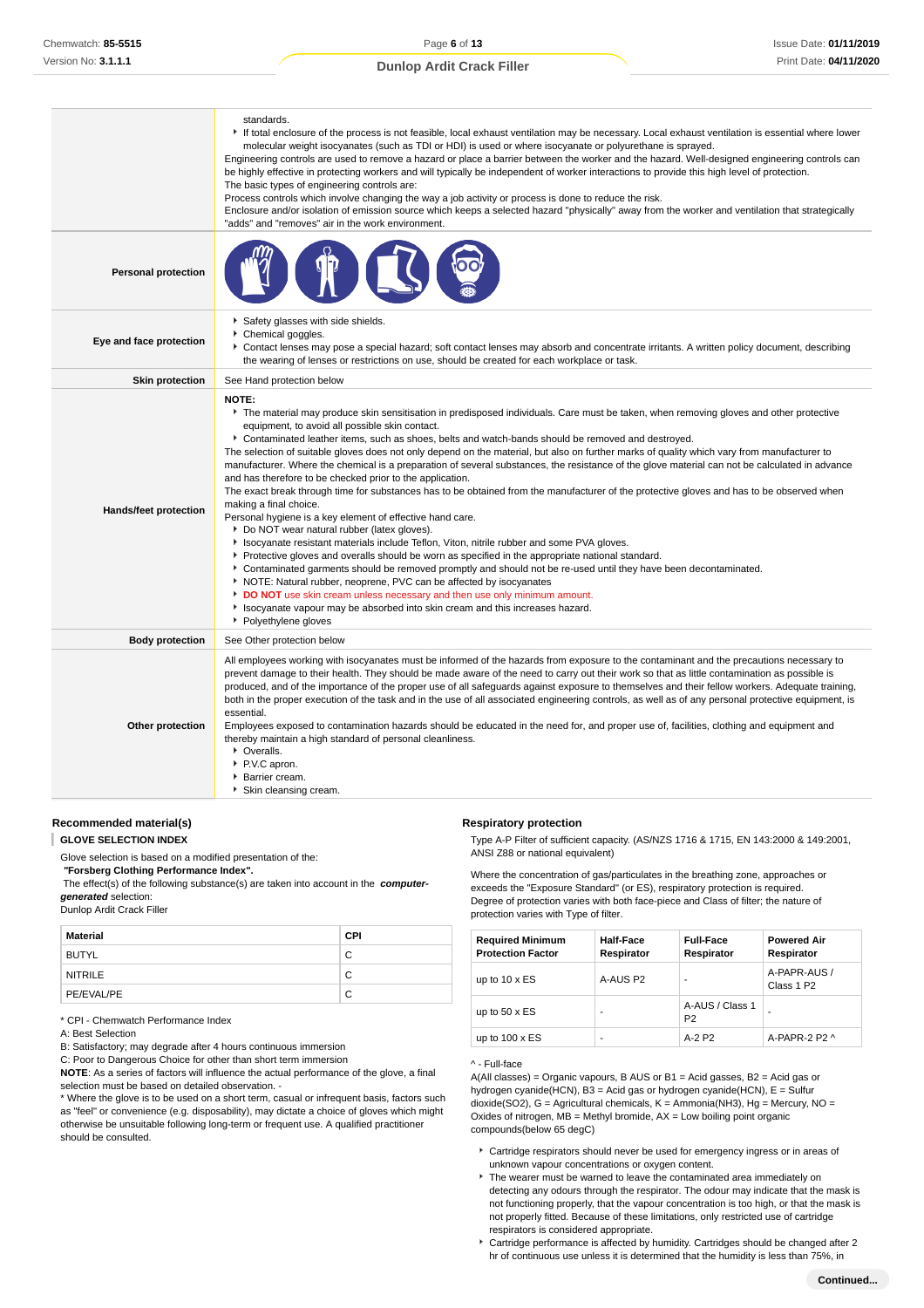which case, cartridges can be used for 4 hr. Used cartridges should be discarded daily, regardless of the length of time used

For spraying or operations which might generate aerosols:

Full face respirator with supplied air.

- $\blacktriangleright$  In certain circumstances, personal protection of the individual employee is necessary. Personal protective devices should be regarded as being supplementary to substitution and engineering control and should not be used in preference to them as they do nothing to eliminate the hazard.
- However, in some situations, minimising exposure to isocyanates by enclosure and ventilation is not possible, and occupational exposure standards may be exceeded, particularly during on-site mixing of paints, spray-painting, foaming and maintenance of machine and ventilation systems. In these situations, air-line respirators or self-contained breathing apparatus complying with the appropriate nationals standard must be used.
- Organic vapour respirators with particulate pre- filters and powered, air-purifying respirators are NOT suitable.
- Personal protective equipment must be appropriately selected, individually fitted and workers trained in their correct use and maintenance. Personal protective equipment must be regularly checked and maintained to ensure that the worker is being protected.
- Air- line respirators or self-contained breathing apparatus complying with the appropriate national standard should be used during the clean-up of spills and the repair or clean-up of contaminated equipment and similar situations which cause emergency exposures to hazardous atmospheric concentrations of isocyanate.

#### **SECTION 9 Physical and chemical properties**

#### **Information on basic physical and chemical properties**

**Appearance** Part A: Dark brown to black liquid with slight musty odour; reacts slowly with water to liberate CO2 gas. Part B: Light grey liquid with slight odour; does not mix with water.

| <b>Physical state</b>                           | Liquid              | Relative density (Water = $1$ )            | 0.98           |
|-------------------------------------------------|---------------------|--------------------------------------------|----------------|
| Odour                                           | Not Available       | Partition coefficient n-octanol<br>/ water | Not Available  |
| Odour threshold                                 | Not Available       | Auto-ignition temperature (°C)             | Not Available  |
| pH (as supplied)                                | Not Applicable      | <b>Decomposition temperature</b>           | Not Available  |
| Melting point / freezing point<br>(°C)          | <0 (freezing point) | Viscosity (cSt)                            | Not Available  |
| Initial boiling point and boiling<br>range (°C) | 207.78              | Molecular weight (g/mol)                   | Not Applicable |
| Flash point (°C)                                | 129-199 (PMCC)      | <b>Taste</b>                               | Not Available  |
| <b>Evaporation rate</b>                         | Not Available       | <b>Explosive properties</b>                | Not Available  |
| Flammability                                    | Not Applicable      | <b>Oxidising properties</b>                | Not Available  |
| Upper Explosive Limit (%)                       | Not Available       | Surface Tension (dyn/cm or<br>$mN/m$ )     | Not Available  |
| Lower Explosive Limit (%)                       | Not Available       | <b>Volatile Component (%vol)</b>           | Not Available  |
| Vapour pressure (kPa)                           | Negligible          | Gas group                                  | Not Available  |
| Solubility in water                             | Reacts              | pH as a solution (1%)                      | Not Applicable |
| Vapour density (Air = 1)                        | 8.5 (MDI)           | VOC g/L                                    | Not Available  |

# **SECTION 10 Stability and reactivity**

| Reactivity                                 | See section 7                                                                                                                                                          |
|--------------------------------------------|------------------------------------------------------------------------------------------------------------------------------------------------------------------------|
| <b>Chemical stability</b>                  | Unstable in the presence of incompatible materials.<br>Product is considered stable.<br>Hazardous polymerisation will not occur.<br>Presence of elevated temperatures. |
| Possibility of hazardous<br>reactions      | See section 7                                                                                                                                                          |
| <b>Conditions to avoid</b>                 | See section 7                                                                                                                                                          |
| Incompatible materials                     | See section 7                                                                                                                                                          |
| <b>Hazardous decomposition</b><br>products | See section 5                                                                                                                                                          |

#### **SECTION 11 Toxicological information**

#### **Information on toxicological effects**

| Inhaled | Inhalation of aerosols (mists, fumes), generated by the material during the course of normal handling, may be harmful.<br>The material can cause respiratory irritation in some persons. The body's response to such irritation can cause further lung damage.<br>Inhalation of vapours may cause drowsiness and dizziness. This may be accompanied by sleepiness, reduced alertness, loss of reflexes, lack of<br>co-ordination, and vertigo.<br>Aliphatic alcohols with more than 3-carbons cause headache, dizziness, drowsiness, muscle weakness and delirium, central depression, coma,<br>seizures and behavioural changes. Secondary respiratory depression and failure, as well as low blood pressure and irregular heart rhythms, may<br>follow. |
|---------|-----------------------------------------------------------------------------------------------------------------------------------------------------------------------------------------------------------------------------------------------------------------------------------------------------------------------------------------------------------------------------------------------------------------------------------------------------------------------------------------------------------------------------------------------------------------------------------------------------------------------------------------------------------------------------------------------------------------------------------------------------------|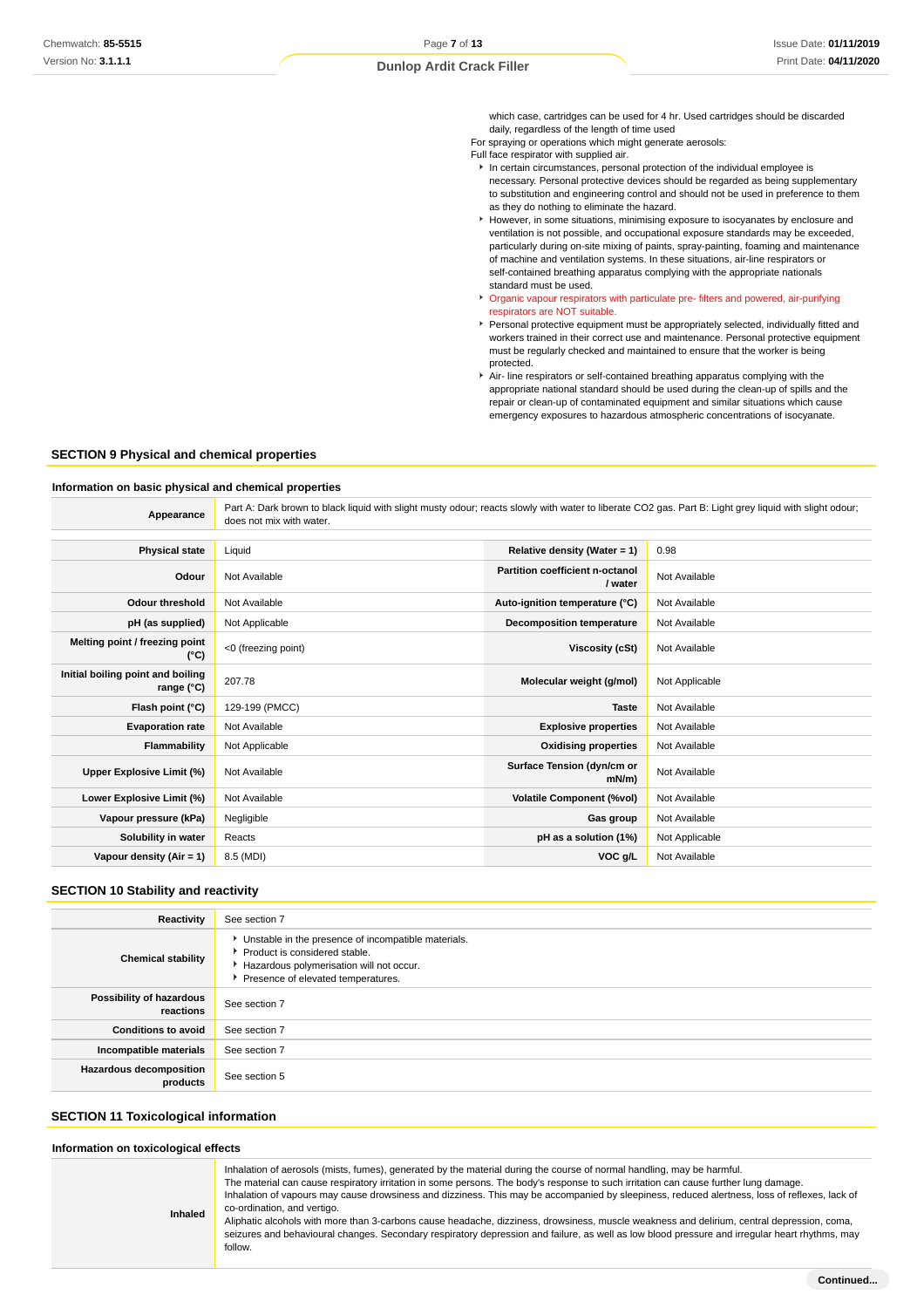| Chemwatch: 85-5515                               | Page 8 of 13                                                                                                                                                                                                                                                                                                                                                                                                                                                                                                                                                                                                                                                                                                                                                                                                                                                                                                                                                                                                                                                                                                                                                                                                                                                                                                                                                                                                                                                                                                                                                                                                                                                                                                                                                                                                                                                                                                                                                                                                                                                                                                                                                                                                                                                                                                                                                                                                                                                                                                                                                        |                                                                                                                                                                                                                                                                                                                                                                                                                                                                                                                                                                                           | Issue Date: 01/11/201 |
|--------------------------------------------------|---------------------------------------------------------------------------------------------------------------------------------------------------------------------------------------------------------------------------------------------------------------------------------------------------------------------------------------------------------------------------------------------------------------------------------------------------------------------------------------------------------------------------------------------------------------------------------------------------------------------------------------------------------------------------------------------------------------------------------------------------------------------------------------------------------------------------------------------------------------------------------------------------------------------------------------------------------------------------------------------------------------------------------------------------------------------------------------------------------------------------------------------------------------------------------------------------------------------------------------------------------------------------------------------------------------------------------------------------------------------------------------------------------------------------------------------------------------------------------------------------------------------------------------------------------------------------------------------------------------------------------------------------------------------------------------------------------------------------------------------------------------------------------------------------------------------------------------------------------------------------------------------------------------------------------------------------------------------------------------------------------------------------------------------------------------------------------------------------------------------------------------------------------------------------------------------------------------------------------------------------------------------------------------------------------------------------------------------------------------------------------------------------------------------------------------------------------------------------------------------------------------------------------------------------------------------|-------------------------------------------------------------------------------------------------------------------------------------------------------------------------------------------------------------------------------------------------------------------------------------------------------------------------------------------------------------------------------------------------------------------------------------------------------------------------------------------------------------------------------------------------------------------------------------------|-----------------------|
| Version No: 3.1.1.1                              | <b>Dunlop Ardit Crack Filler</b>                                                                                                                                                                                                                                                                                                                                                                                                                                                                                                                                                                                                                                                                                                                                                                                                                                                                                                                                                                                                                                                                                                                                                                                                                                                                                                                                                                                                                                                                                                                                                                                                                                                                                                                                                                                                                                                                                                                                                                                                                                                                                                                                                                                                                                                                                                                                                                                                                                                                                                                                    |                                                                                                                                                                                                                                                                                                                                                                                                                                                                                                                                                                                           | Print Date: 04/11/202 |
|                                                  | Inhalation hazard is increased at higher temperatures.<br>or may develop without warning for several hours after exposure.                                                                                                                                                                                                                                                                                                                                                                                                                                                                                                                                                                                                                                                                                                                                                                                                                                                                                                                                                                                                                                                                                                                                                                                                                                                                                                                                                                                                                                                                                                                                                                                                                                                                                                                                                                                                                                                                                                                                                                                                                                                                                                                                                                                                                                                                                                                                                                                                                                          | The vapour/mist may be highly irritating to the upper respiratory tract and lungs; the response may be severe enough to produce bronchitis and<br>pulmonary oedema. Possible neurological symptoms arising from isocyanate exposure include headache, insomnia, euphoria, ataxia, anxiety<br>neurosis, depression and paranoia. Gastrointestinal disturbances are characterised by nausea and vomiting. Pulmonary sensitisation may<br>produce asthmatic reactions ranging from minor breathing difficulties to severe allergic attacks; this may occur following a single acute exposure |                       |
| Ingestion                                        | Accidental ingestion of the material may be seriously damaging to the health of the individual; animal experiments indicate that ingestion of less<br>than 40 gram may be fatal.<br>Nonionic surfactants may produce localised irritation of the oral or gastrointestinal lining and induce vomiting and mild diarrhoea.<br>Overexposure to non-ring alcohols causes nervous system symptoms. These include headache, muscle weakness and inco-ordination,<br>giddiness, confusion, delirium and coma.                                                                                                                                                                                                                                                                                                                                                                                                                                                                                                                                                                                                                                                                                                                                                                                                                                                                                                                                                                                                                                                                                                                                                                                                                                                                                                                                                                                                                                                                                                                                                                                                                                                                                                                                                                                                                                                                                                                                                                                                                                                              |                                                                                                                                                                                                                                                                                                                                                                                                                                                                                                                                                                                           |                       |
| <b>Skin Contact</b>                              | The material may cause mild but significant inflammation of the skin either following direct contact or after a delay of some time. Repeated<br>exposure can cause contact dermatitis which is characterised by redness, swelling and blistering.<br>Repeated exposure may cause skin cracking, flaking or drying following normal handling and use.<br>Skin contact with the material may damage the health of the individual; systemic effects may result following absorption.<br>Non-ionic surfactants cause less irritation than other surfactants as they have less ability to denature protein in the skin.<br>Most liquid alcohols appear to act as primary skin irritants in humans. Significant percutaneous absorption occurs in rabbits but not apparently in<br>man.<br>Open cuts, abraded or irritated skin should not be exposed to this material<br>Entry into the blood-stream, through, for example, cuts, abrasions or lesions, may produce systemic injury with harmful effects. Examine the skin<br>prior to the use of the material and ensure that any external damage is suitably protected.                                                                                                                                                                                                                                                                                                                                                                                                                                                                                                                                                                                                                                                                                                                                                                                                                                                                                                                                                                                                                                                                                                                                                                                                                                                                                                                                                                                                                                                |                                                                                                                                                                                                                                                                                                                                                                                                                                                                                                                                                                                           |                       |
| Eye                                              | may be expected with redness; conjunctivitis may occur with prolonged exposure.<br>Irritation varies depending on the duration of contact, the nature and concentration of the surfactant.                                                                                                                                                                                                                                                                                                                                                                                                                                                                                                                                                                                                                                                                                                                                                                                                                                                                                                                                                                                                                                                                                                                                                                                                                                                                                                                                                                                                                                                                                                                                                                                                                                                                                                                                                                                                                                                                                                                                                                                                                                                                                                                                                                                                                                                                                                                                                                          | This material may produce eye irritation in some persons and produce eye damage 24 hours or more after instillation. Moderate inflammation<br>Non-ionic surfactants can cause numbing of the cornea, which masks discomfort normally caused by other agents and leads to corneal injury.                                                                                                                                                                                                                                                                                                  |                       |
| Chronic                                          | There has been concern that this material can cause cancer or mutations, but there is not enough data to make an assessment.<br>Long-term exposure to respiratory irritants may result in airways disease, involving difficulty breathing and related whole-body problems.<br>Inhaling this product is more likely to cause a sensitisation reaction in some persons compared to the general population.<br>Skin contact with the material is more likely to cause a sensitisation reaction in some persons compared to the general population.<br>Harmful: danger of serious damage to health by prolonged exposure through inhalation.<br>This material can cause serious damage if one is exposed to it for long periods. It can be assumed that it contains a substance which can<br>produce severe defects.<br>Prolonged or repeated skin contact may cause drying with cracking, irritation and possible dermatitis following.<br>Substance accumulation, in the human body, may occur and may cause some concern following repeated or long-term occupational exposure.<br>There is some evidence from animal testing that exposure to this material may result in toxic effects to the unborn baby.<br>Persons with a history of asthma or other respiratory problems or are known to be sensitised, should not be engaged in any work involving the<br>handling of isocyanates.<br>The chemistry of reaction of isocyanates, as evidenced by MDI, in biological milieu is such that in the event of a true exposure of small MDI<br>doses to the mouth, reactions will commence at once with biological macromolecules in the buccal region and will continue along the digestive<br>tract prior to reaching the stomach. Reaction products will be a variety of polyureas and macromolecular conjugates with for example mucus,<br>proteins and cell components.<br>This is corroborated by the results from an MDI inhalation study.<br>Prolonged or repeated skin contact may cause degreasing, followed by drying, cracking and skin inflammation.<br>Isocyanate vapours are irritating to the airways and can cause their inflammation, with wheezing, gasping, severe distress, even loss of<br>consciousness and fluid in the lungs. Nervous system symptoms that may occur include headache, sleep disturbance, euphoria, inco-ordination,<br>anxiety, depression and paranoia.<br>Respiratory sensitisation may result in allergic/asthma like responses; from coughing and minor breathing difficulties to bronchitis with wheezing,<br>gasping. |                                                                                                                                                                                                                                                                                                                                                                                                                                                                                                                                                                                           |                       |
|                                                  |                                                                                                                                                                                                                                                                                                                                                                                                                                                                                                                                                                                                                                                                                                                                                                                                                                                                                                                                                                                                                                                                                                                                                                                                                                                                                                                                                                                                                                                                                                                                                                                                                                                                                                                                                                                                                                                                                                                                                                                                                                                                                                                                                                                                                                                                                                                                                                                                                                                                                                                                                                     |                                                                                                                                                                                                                                                                                                                                                                                                                                                                                                                                                                                           |                       |
| <b>Dunlop Ardit Crack Filler</b>                 | <b>TOXICITY</b><br>Not Available                                                                                                                                                                                                                                                                                                                                                                                                                                                                                                                                                                                                                                                                                                                                                                                                                                                                                                                                                                                                                                                                                                                                                                                                                                                                                                                                                                                                                                                                                                                                                                                                                                                                                                                                                                                                                                                                                                                                                                                                                                                                                                                                                                                                                                                                                                                                                                                                                                                                                                                                    | <b>IRRITATION</b><br>Not Available                                                                                                                                                                                                                                                                                                                                                                                                                                                                                                                                                        |                       |
| polymeric diphenylmethane<br>diisocyanate        | <b>TOXICITY</b><br>Dermal (rabbit) LD50: >9400 mg/kg <sup>[2]</sup><br>Inhalation (rat) LC50: 0.49 mg/l/4h <sup>[2]</sup><br>Oral (rat) LD50: 43000 mg/kg <sup>[2]</sup>                                                                                                                                                                                                                                                                                                                                                                                                                                                                                                                                                                                                                                                                                                                                                                                                                                                                                                                                                                                                                                                                                                                                                                                                                                                                                                                                                                                                                                                                                                                                                                                                                                                                                                                                                                                                                                                                                                                                                                                                                                                                                                                                                                                                                                                                                                                                                                                            | <b>IRRITATION</b><br>Eye (rabbit): 100 mg - mild                                                                                                                                                                                                                                                                                                                                                                                                                                                                                                                                          |                       |
| 4,4'-diphenylmethane<br>diisocyanate (MDI)       | <b>TOXICITY</b><br>~100 mg/kg $^{[2]}$<br>~298~mg/kg <sup>[2]</sup><br>$0.13$ mg/kg <sup>[2]</sup><br>Dermal (rabbit) LD50: >6200 mg/kg <sup>[2]</sup><br>Inhalation (rat) LC50: $0.178$ mg/l <sup>[2]</sup><br>Oral (mouse) LD50: 2200 mg/kg <sup>[2]</sup><br>Oral (rat) LD50: 9200 mg/kg <sup>[2]</sup>                                                                                                                                                                                                                                                                                                                                                                                                                                                                                                                                                                                                                                                                                                                                                                                                                                                                                                                                                                                                                                                                                                                                                                                                                                                                                                                                                                                                                                                                                                                                                                                                                                                                                                                                                                                                                                                                                                                                                                                                                                                                                                                                                                                                                                                          | <b>IRRITATION</b><br>Dermal Sensitiser *<br>Eye: no adverse effect observed (not irritating)[1]<br>Skin (rabbit): 500 mg /24 hours<br>Skin: adverse effect observed (irritating)[1]                                                                                                                                                                                                                                                                                                                                                                                                       |                       |
| 2,2,4-trimethyl-1,3-pentanediol<br>diisobutyrate | <b>TOXICITY</b><br>Inhalation (rat) LC50: >7.95 mg/l/6h***[2]                                                                                                                                                                                                                                                                                                                                                                                                                                                                                                                                                                                                                                                                                                                                                                                                                                                                                                                                                                                                                                                                                                                                                                                                                                                                                                                                                                                                                                                                                                                                                                                                                                                                                                                                                                                                                                                                                                                                                                                                                                                                                                                                                                                                                                                                                                                                                                                                                                                                                                       | <b>IRRITATION</b><br>Eye (rabbit): very slight**<br>Eye: no adverse effect observed (not irritating)[1]<br>Skin (guinea pig): 5000mg/kg-mild<br>Skin: no adverse effect observed (not irritating)[1]                                                                                                                                                                                                                                                                                                                                                                                      |                       |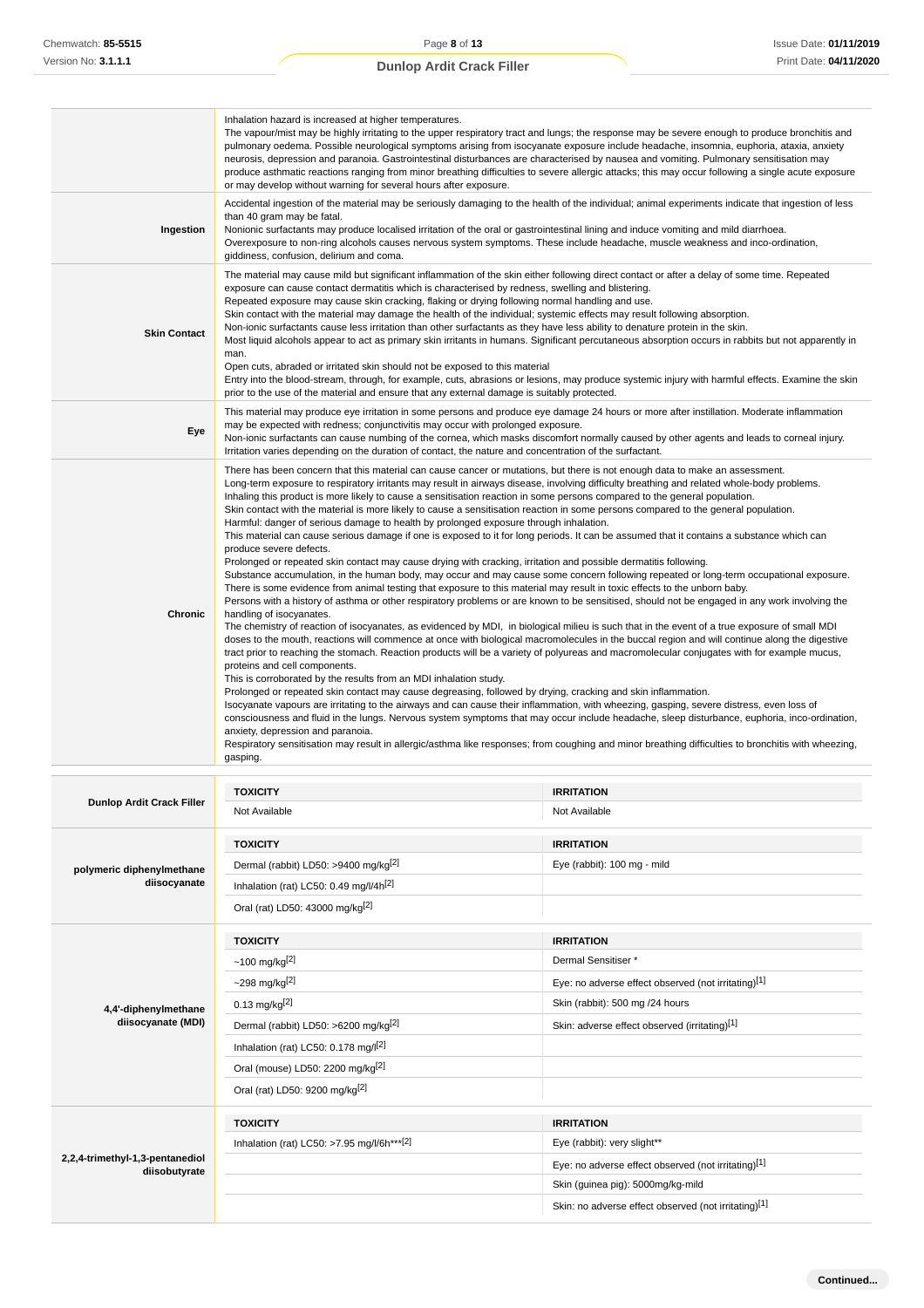|                                                                                                                                                                                                | <b>TOXICITY</b>                                                                                                                                                                                                                                                                                                                                                                                                                                                                                                                                                                                                                                                                                                                                                                                                                                                                                                                                                                                                                                                                                                                                                                                                                                                                                                                                                                                                                                                                                                                                                                                                                                                                                                                                                                                                                                                                                                                                                                                                                                                                                                                                                                                                                                                                | <b>IRRITATION</b>                                                                                                                      |  |
|------------------------------------------------------------------------------------------------------------------------------------------------------------------------------------------------|--------------------------------------------------------------------------------------------------------------------------------------------------------------------------------------------------------------------------------------------------------------------------------------------------------------------------------------------------------------------------------------------------------------------------------------------------------------------------------------------------------------------------------------------------------------------------------------------------------------------------------------------------------------------------------------------------------------------------------------------------------------------------------------------------------------------------------------------------------------------------------------------------------------------------------------------------------------------------------------------------------------------------------------------------------------------------------------------------------------------------------------------------------------------------------------------------------------------------------------------------------------------------------------------------------------------------------------------------------------------------------------------------------------------------------------------------------------------------------------------------------------------------------------------------------------------------------------------------------------------------------------------------------------------------------------------------------------------------------------------------------------------------------------------------------------------------------------------------------------------------------------------------------------------------------------------------------------------------------------------------------------------------------------------------------------------------------------------------------------------------------------------------------------------------------------------------------------------------------------------------------------------------------|----------------------------------------------------------------------------------------------------------------------------------------|--|
|                                                                                                                                                                                                | Inhalation (rat) LC50: >7.95 mg/l/6h***[2]                                                                                                                                                                                                                                                                                                                                                                                                                                                                                                                                                                                                                                                                                                                                                                                                                                                                                                                                                                                                                                                                                                                                                                                                                                                                                                                                                                                                                                                                                                                                                                                                                                                                                                                                                                                                                                                                                                                                                                                                                                                                                                                                                                                                                                     | Eye (rabbit): very slight**                                                                                                            |  |
| 2,2,4-trimethyl-1,3-pentanediol<br>diisobutyrate                                                                                                                                               |                                                                                                                                                                                                                                                                                                                                                                                                                                                                                                                                                                                                                                                                                                                                                                                                                                                                                                                                                                                                                                                                                                                                                                                                                                                                                                                                                                                                                                                                                                                                                                                                                                                                                                                                                                                                                                                                                                                                                                                                                                                                                                                                                                                                                                                                                | Eye: no adverse effect observed (not irritating)[1]                                                                                    |  |
|                                                                                                                                                                                                |                                                                                                                                                                                                                                                                                                                                                                                                                                                                                                                                                                                                                                                                                                                                                                                                                                                                                                                                                                                                                                                                                                                                                                                                                                                                                                                                                                                                                                                                                                                                                                                                                                                                                                                                                                                                                                                                                                                                                                                                                                                                                                                                                                                                                                                                                | Skin (guinea pig): 5000mg/kg-mild                                                                                                      |  |
|                                                                                                                                                                                                |                                                                                                                                                                                                                                                                                                                                                                                                                                                                                                                                                                                                                                                                                                                                                                                                                                                                                                                                                                                                                                                                                                                                                                                                                                                                                                                                                                                                                                                                                                                                                                                                                                                                                                                                                                                                                                                                                                                                                                                                                                                                                                                                                                                                                                                                                | Skin: no adverse effect observed (not irritating)[1]                                                                                   |  |
|                                                                                                                                                                                                | <b>TOXICITY</b>                                                                                                                                                                                                                                                                                                                                                                                                                                                                                                                                                                                                                                                                                                                                                                                                                                                                                                                                                                                                                                                                                                                                                                                                                                                                                                                                                                                                                                                                                                                                                                                                                                                                                                                                                                                                                                                                                                                                                                                                                                                                                                                                                                                                                                                                | <b>IRRITATION</b>                                                                                                                      |  |
| polypropylene/ polyethylene                                                                                                                                                                    | Inhalation (rat) LC50: 0.32 mg/l/4H <sup>[2]</sup>                                                                                                                                                                                                                                                                                                                                                                                                                                                                                                                                                                                                                                                                                                                                                                                                                                                                                                                                                                                                                                                                                                                                                                                                                                                                                                                                                                                                                                                                                                                                                                                                                                                                                                                                                                                                                                                                                                                                                                                                                                                                                                                                                                                                                             | Eye (rabbit): 500 mg/24h - mild                                                                                                        |  |
| glycol copolymer                                                                                                                                                                               | Oral (rat) LD50: 2300 mg/kg <sup>[2]</sup>                                                                                                                                                                                                                                                                                                                                                                                                                                                                                                                                                                                                                                                                                                                                                                                                                                                                                                                                                                                                                                                                                                                                                                                                                                                                                                                                                                                                                                                                                                                                                                                                                                                                                                                                                                                                                                                                                                                                                                                                                                                                                                                                                                                                                                     | Skin (rabbit): 500 mg/24h - mild                                                                                                       |  |
|                                                                                                                                                                                                | <b>TOXICITY</b>                                                                                                                                                                                                                                                                                                                                                                                                                                                                                                                                                                                                                                                                                                                                                                                                                                                                                                                                                                                                                                                                                                                                                                                                                                                                                                                                                                                                                                                                                                                                                                                                                                                                                                                                                                                                                                                                                                                                                                                                                                                                                                                                                                                                                                                                | <b>IRRITATION</b>                                                                                                                      |  |
|                                                                                                                                                                                                | =1120 mg/kg <sup>[2]</sup>                                                                                                                                                                                                                                                                                                                                                                                                                                                                                                                                                                                                                                                                                                                                                                                                                                                                                                                                                                                                                                                                                                                                                                                                                                                                                                                                                                                                                                                                                                                                                                                                                                                                                                                                                                                                                                                                                                                                                                                                                                                                                                                                                                                                                                                     | Eye (rabbit) 50 mg mild                                                                                                                |  |
|                                                                                                                                                                                                | =16800 mg/kg <sup>[2]</sup>                                                                                                                                                                                                                                                                                                                                                                                                                                                                                                                                                                                                                                                                                                                                                                                                                                                                                                                                                                                                                                                                                                                                                                                                                                                                                                                                                                                                                                                                                                                                                                                                                                                                                                                                                                                                                                                                                                                                                                                                                                                                                                                                                                                                                                                    | Eye: no adverse effect observed (not irritating)[1]                                                                                    |  |
|                                                                                                                                                                                                | 1000 mg/kg[2]                                                                                                                                                                                                                                                                                                                                                                                                                                                                                                                                                                                                                                                                                                                                                                                                                                                                                                                                                                                                                                                                                                                                                                                                                                                                                                                                                                                                                                                                                                                                                                                                                                                                                                                                                                                                                                                                                                                                                                                                                                                                                                                                                                                                                                                                  | Skin (human): 112 mg/3d-l mild                                                                                                         |  |
|                                                                                                                                                                                                | Dermal (rabbit) LD50: 11890 mg/kg <sup>[2]</sup>                                                                                                                                                                                                                                                                                                                                                                                                                                                                                                                                                                                                                                                                                                                                                                                                                                                                                                                                                                                                                                                                                                                                                                                                                                                                                                                                                                                                                                                                                                                                                                                                                                                                                                                                                                                                                                                                                                                                                                                                                                                                                                                                                                                                                               | Skin (rabbit): 500 mg mild                                                                                                             |  |
|                                                                                                                                                                                                | Oral (cat) LD50: =3300 mg/kg $^{[2]}$                                                                                                                                                                                                                                                                                                                                                                                                                                                                                                                                                                                                                                                                                                                                                                                                                                                                                                                                                                                                                                                                                                                                                                                                                                                                                                                                                                                                                                                                                                                                                                                                                                                                                                                                                                                                                                                                                                                                                                                                                                                                                                                                                                                                                                          | Skin: no adverse effect observed (not irritating)[1]                                                                                   |  |
|                                                                                                                                                                                                | Oral (dog) LD50: =9000 mg/kg <sup>[2]</sup>                                                                                                                                                                                                                                                                                                                                                                                                                                                                                                                                                                                                                                                                                                                                                                                                                                                                                                                                                                                                                                                                                                                                                                                                                                                                                                                                                                                                                                                                                                                                                                                                                                                                                                                                                                                                                                                                                                                                                                                                                                                                                                                                                                                                                                    |                                                                                                                                        |  |
| diethylene glycol                                                                                                                                                                              | Oral (guinea pig) LD50: =7800 mg/kg <sup>[2]</sup>                                                                                                                                                                                                                                                                                                                                                                                                                                                                                                                                                                                                                                                                                                                                                                                                                                                                                                                                                                                                                                                                                                                                                                                                                                                                                                                                                                                                                                                                                                                                                                                                                                                                                                                                                                                                                                                                                                                                                                                                                                                                                                                                                                                                                             |                                                                                                                                        |  |
|                                                                                                                                                                                                | Oral (guinea pig) LD50: =8690 mg/kg <sup>[2]</sup>                                                                                                                                                                                                                                                                                                                                                                                                                                                                                                                                                                                                                                                                                                                                                                                                                                                                                                                                                                                                                                                                                                                                                                                                                                                                                                                                                                                                                                                                                                                                                                                                                                                                                                                                                                                                                                                                                                                                                                                                                                                                                                                                                                                                                             |                                                                                                                                        |  |
|                                                                                                                                                                                                | Oral (mouse) LD50: =23700 mg/kg <sup>[2]</sup>                                                                                                                                                                                                                                                                                                                                                                                                                                                                                                                                                                                                                                                                                                                                                                                                                                                                                                                                                                                                                                                                                                                                                                                                                                                                                                                                                                                                                                                                                                                                                                                                                                                                                                                                                                                                                                                                                                                                                                                                                                                                                                                                                                                                                                 |                                                                                                                                        |  |
|                                                                                                                                                                                                | Oral (mouse) LD50: =28160 mg/kg <sup>[2]</sup>                                                                                                                                                                                                                                                                                                                                                                                                                                                                                                                                                                                                                                                                                                                                                                                                                                                                                                                                                                                                                                                                                                                                                                                                                                                                                                                                                                                                                                                                                                                                                                                                                                                                                                                                                                                                                                                                                                                                                                                                                                                                                                                                                                                                                                 |                                                                                                                                        |  |
|                                                                                                                                                                                                | Oral (rat) LD50: =16000 mg/kg <sup>[2]</sup>                                                                                                                                                                                                                                                                                                                                                                                                                                                                                                                                                                                                                                                                                                                                                                                                                                                                                                                                                                                                                                                                                                                                                                                                                                                                                                                                                                                                                                                                                                                                                                                                                                                                                                                                                                                                                                                                                                                                                                                                                                                                                                                                                                                                                                   |                                                                                                                                        |  |
|                                                                                                                                                                                                | Oral (rat) LD50: =16500 mg/kg <sup>[2]</sup>                                                                                                                                                                                                                                                                                                                                                                                                                                                                                                                                                                                                                                                                                                                                                                                                                                                                                                                                                                                                                                                                                                                                                                                                                                                                                                                                                                                                                                                                                                                                                                                                                                                                                                                                                                                                                                                                                                                                                                                                                                                                                                                                                                                                                                   |                                                                                                                                        |  |
|                                                                                                                                                                                                | Oral (rat) LD50: 12000 mg/kg <sup>[2]</sup>                                                                                                                                                                                                                                                                                                                                                                                                                                                                                                                                                                                                                                                                                                                                                                                                                                                                                                                                                                                                                                                                                                                                                                                                                                                                                                                                                                                                                                                                                                                                                                                                                                                                                                                                                                                                                                                                                                                                                                                                                                                                                                                                                                                                                                    |                                                                                                                                        |  |
|                                                                                                                                                                                                | Oral (rat) LD50: 12565 mg/kg <sup>[2]</sup>                                                                                                                                                                                                                                                                                                                                                                                                                                                                                                                                                                                                                                                                                                                                                                                                                                                                                                                                                                                                                                                                                                                                                                                                                                                                                                                                                                                                                                                                                                                                                                                                                                                                                                                                                                                                                                                                                                                                                                                                                                                                                                                                                                                                                                    |                                                                                                                                        |  |
| Legend:                                                                                                                                                                                        | specified data extracted from RTECS - Register of Toxic Effect of chemical Substances                                                                                                                                                                                                                                                                                                                                                                                                                                                                                                                                                                                                                                                                                                                                                                                                                                                                                                                                                                                                                                                                                                                                                                                                                                                                                                                                                                                                                                                                                                                                                                                                                                                                                                                                                                                                                                                                                                                                                                                                                                                                                                                                                                                          | 1. Value obtained from Europe ECHA Registered Substances - Acute toxicity 2.* Value obtained from manufacturer's SDS. Unless otherwise |  |
|                                                                                                                                                                                                |                                                                                                                                                                                                                                                                                                                                                                                                                                                                                                                                                                                                                                                                                                                                                                                                                                                                                                                                                                                                                                                                                                                                                                                                                                                                                                                                                                                                                                                                                                                                                                                                                                                                                                                                                                                                                                                                                                                                                                                                                                                                                                                                                                                                                                                                                |                                                                                                                                        |  |
| <b>POLYMERIC</b><br><b>DIPHENYLMETHANE</b><br><b>DIISOCYANATE</b>                                                                                                                              | product                                                                                                                                                                                                                                                                                                                                                                                                                                                                                                                                                                                                                                                                                                                                                                                                                                                                                                                                                                                                                                                                                                                                                                                                                                                                                                                                                                                                                                                                                                                                                                                                                                                                                                                                                                                                                                                                                                                                                                                                                                                                                                                                                                                                                                                                        |                                                                                                                                        |  |
| 4,4'-DIPHENYLMETHANE<br><b>DIISOCYANATE (MDI)</b>                                                                                                                                              | Inhalation (human) TCLo: 0.13 ppm/30 mins Eye (rabbit): 0.10 mg moderate                                                                                                                                                                                                                                                                                                                                                                                                                                                                                                                                                                                                                                                                                                                                                                                                                                                                                                                                                                                                                                                                                                                                                                                                                                                                                                                                                                                                                                                                                                                                                                                                                                                                                                                                                                                                                                                                                                                                                                                                                                                                                                                                                                                                       |                                                                                                                                        |  |
| POLYPROPYLENE/<br>POLYETHYLENE GLYCOL<br><b>COPOLYMER</b>                                                                                                                                      | * Varies - dependent on degree of ethoxylation.<br>Polyethers (such as ethoxylated surfactants and polyethylene glycols) are highly susceptible to being oxidized in the air. They then form complex<br>mixtures of oxidation products.<br>Animal testing reveals that whole the pure, non-oxidised surfactant is non-sensitizing, many of the oxidation products are sensitisers. The<br>oxidization products also cause irritation.<br>The material may be irritating to the eye, with prolonged contact causing inflammation. Repeated or prolonged exposure to irritants may produce<br>conjunctivitis.                                                                                                                                                                                                                                                                                                                                                                                                                                                                                                                                                                                                                                                                                                                                                                                                                                                                                                                                                                                                                                                                                                                                                                                                                                                                                                                                                                                                                                                                                                                                                                                                                                                                    |                                                                                                                                        |  |
| <b>DIETHYLENE GLYCOL</b>                                                                                                                                                                       | Diglycolic acid is formed following the oxidation of accidentally ingested diethylene glycol in the body and can lead to severe complications with                                                                                                                                                                                                                                                                                                                                                                                                                                                                                                                                                                                                                                                                                                                                                                                                                                                                                                                                                                                                                                                                                                                                                                                                                                                                                                                                                                                                                                                                                                                                                                                                                                                                                                                                                                                                                                                                                                                                                                                                                                                                                                                             |                                                                                                                                        |  |
| <b>POLYMERIC</b><br><b>DIPHENYLMETHANE</b><br><b>DIISOCYANATE &amp;</b><br>4,4'-DIPHENYLMETHANE<br>DIISOCYANATE (MDI) & 2,2,4-<br><b>TRIMETHYL-</b><br>1,3-PENTANEDIOL<br><b>DIISOBUTYRATE</b> | fatal outcome.<br>The following information refers to contact allergens as a group and may not be specific to this product.<br>Contact allergies quickly manifest themselves as contact eczema, more rarely as urticaria or Quincke's oedema. The pathogenesis of contact<br>eczema involves a cell-mediated (T lymphocytes) immune reaction of the delayed type. Other allergic skin reactions, e.g. contact urticaria,<br>involve antibody-mediated immune reactions. The significance of the contact allergen is not simply determined by its sensitisation potential: the<br>distribution of the substance and the opportunities for contact with it are equally important.                                                                                                                                                                                                                                                                                                                                                                                                                                                                                                                                                                                                                                                                                                                                                                                                                                                                                                                                                                                                                                                                                                                                                                                                                                                                                                                                                                                                                                                                                                                                                                                                |                                                                                                                                        |  |
| <b>POLYMERIC</b><br><b>DIPHENYLMETHANE</b><br><b>DIISOCYANATE &amp;</b><br>4,4'-DIPHENYLMETHANE<br><b>DIISOCYANATE (MDI)</b>                                                                   | Asthma-like symptoms may continue for months or even years after exposure to the material ends. This may be due to a non-allergic condition<br>known as reactive airways dysfunction syndrome (RADS) which can occur after exposure to high levels of highly irritating compound. Main<br>criteria for diagnosing RADS include the absence of previous airways disease in a non-atopic individual, with sudden onset of persistent<br>asthma-like symptoms within minutes to hours of a documented exposure to the irritant. Other criteria for diagnosis of RADS include a reversible<br>airflow pattern on lung function tests, moderate to severe bronchial hyperreactivity on methacholine challenge testing, and the lack of minimal<br>lymphocytic inflammation, without eosinophilia.<br>Allergic reactions involving the respiratory tract are usually due to interactions between IgE antibodies and allergens and occur rapidly. Allergic<br>potential of the allergen and period of exposure often determine the severity of symptoms. Some people may be genetically more prone than<br>others, and exposure to other irritants may aggravate symptoms. Allergy causing activity is due to interactions with proteins.<br>Attention should be paid to atopic diathesis, characterised by increased susceptibility to nasal inflammation, asthma and eczema.<br>Exogenous allergic alveolitis is induced essentially by allergen specific immune-complexes of the IgG type; cell-mediated reactions (T<br>lymphocytes) may be involved. Such allergy is of the delayed type with onset up to four hours following exposure.<br>Isocyanate vapours are irritating to the airways and can cause their inflammation, with wheezing, gasping, severe distress, even loss of<br>consciousness and fluid in the lungs. Nervous system symptoms that may occur include headache, sleep disturbance, euphoria, inco-ordination,<br>anxiety, depression and paranoia.<br>The material may produce moderate eye irritation leading to inflammation. Repeated or prolonged exposure to irritants may produce<br>conjunctivitis.<br>Aromatic and aliphatic diisocyanates may cause airway toxicity and skin sensitization. Monomers and prepolymers exhibit similar respiratory |                                                                                                                                        |  |

effect. Of the several members of diisocyanates tested on experimental animals by inhalation and oral exposure, some caused cancer while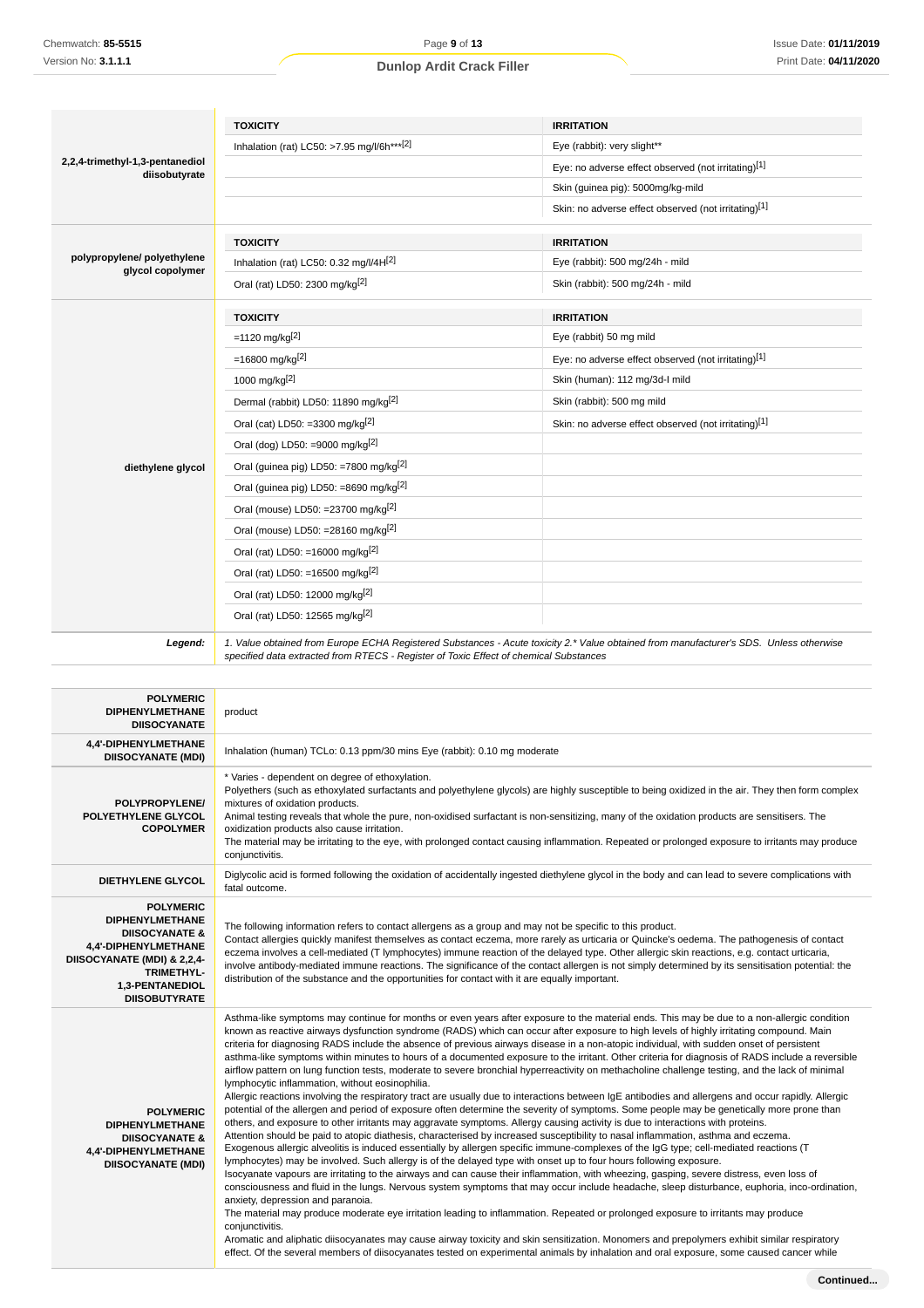|                                                                                                                                                                  | others produced a harmless outcome. This group of compounds has therefore been classified as cancer-causing.<br>The substance is classified by IARC as Group 3:<br>NOT classifiable as to its carcinogenicity to humans.<br>Evidence of carcinogenicity may be inadequate or limited in animal testing.                                                                                                                                                                                                                                                                                                                                                                                                                                                                                                                                                                                                                                 |                                 |                                                                                                    |
|------------------------------------------------------------------------------------------------------------------------------------------------------------------|-----------------------------------------------------------------------------------------------------------------------------------------------------------------------------------------------------------------------------------------------------------------------------------------------------------------------------------------------------------------------------------------------------------------------------------------------------------------------------------------------------------------------------------------------------------------------------------------------------------------------------------------------------------------------------------------------------------------------------------------------------------------------------------------------------------------------------------------------------------------------------------------------------------------------------------------|---------------------------------|----------------------------------------------------------------------------------------------------|
| 2,2,4-TRIMETHYL-<br>1,3-PENTANEDIOL<br><b>DIISOBUTYRATE</b>                                                                                                      | NOAEL oral (rat), 103 days = 1% in diet *** NOEL oral (dog), 90 days = 1% in diet *** Mutagenicity/Genotoxicity Data: *** Chromosomal<br>aberration assay: Negative (+/- activation) CHO/HGPRT assay: Negative (+/- activation) Salmonella-E.coli reverse mutation assay (Ames test):<br>Negative (+/- activation) *,**,*** Various suppliers MSDS Sensitization Species: Guinea pig: Result: sensitizing Effects on foetal development:<br>Species: Rabbit Application Route: Oral Developmental Toxicity: NOAEL: 300 mg/kg body weight Reproductive toxicity; Assessment: Some<br>evidence of adverse effects on development, based on animal experiments. * Eastman Benzoflex 6000 Plasticiser<br>For 2,2,4-trimethyl-1,3-pentanediol diisobutyrate (TXIB)<br>Laboratory testing showed that TXIB does not cause genetic toxicity. It may damage the kidneys of developing animals but only at levels that also<br>affect the adult. |                                 |                                                                                                    |
| 2,2,4-TRIMETHYL-<br>1,3-PENTANEDIOL<br><b>DIISOBUTYRATE &amp;</b><br>POLYPROPYLENE/<br>POLYETHYLENE GLYCOL<br><b>COPOLYMER &amp; DIETHYLENE</b><br><b>GLYCOL</b> | The material may cause skin irritation after prolonged or repeated exposure and may produce on contact skin redness, swelling, the production of<br>vesicles, scaling and thickening of the skin.                                                                                                                                                                                                                                                                                                                                                                                                                                                                                                                                                                                                                                                                                                                                       |                                 |                                                                                                    |
| <b>Acute Toxicity</b>                                                                                                                                            | ✔                                                                                                                                                                                                                                                                                                                                                                                                                                                                                                                                                                                                                                                                                                                                                                                                                                                                                                                                       | Carcinogenicity                 | ✔                                                                                                  |
| <b>Skin Irritation/Corrosion</b>                                                                                                                                 | ✔                                                                                                                                                                                                                                                                                                                                                                                                                                                                                                                                                                                                                                                                                                                                                                                                                                                                                                                                       | Reproductivity                  | ×                                                                                                  |
| <b>Serious Eye Damage/Irritation</b>                                                                                                                             | ✔                                                                                                                                                                                                                                                                                                                                                                                                                                                                                                                                                                                                                                                                                                                                                                                                                                                                                                                                       | <b>STOT - Single Exposure</b>   | ✔                                                                                                  |
| <b>Respiratory or Skin</b><br>sensitisation                                                                                                                      | v                                                                                                                                                                                                                                                                                                                                                                                                                                                                                                                                                                                                                                                                                                                                                                                                                                                                                                                                       | <b>STOT - Repeated Exposure</b> | $\checkmark$                                                                                       |
| Mutagenicity                                                                                                                                                     | ×                                                                                                                                                                                                                                                                                                                                                                                                                                                                                                                                                                                                                                                                                                                                                                                                                                                                                                                                       | <b>Aspiration Hazard</b>        | ×                                                                                                  |
|                                                                                                                                                                  |                                                                                                                                                                                                                                                                                                                                                                                                                                                                                                                                                                                                                                                                                                                                                                                                                                                                                                                                         | Legend:                         | $\blacktriangleright$ – Data either not available or does not fill the criteria for classification |

– Data available to make classification

# **SECTION 12 Ecological information**

| <b>Toxicity</b>                                  |                  |                           |                               |                     |                  |
|--------------------------------------------------|------------------|---------------------------|-------------------------------|---------------------|------------------|
| Dunlop Ardit Crack Filler                        | Endpoint         | <b>Test Duration (hr)</b> | <b>Species</b>                | Value               | <b>Source</b>    |
|                                                  | Not<br>Available | Not Available             | Not Available                 | Not<br>Available    | Not<br>Available |
|                                                  | Endpoint         | <b>Test Duration (hr)</b> | <b>Species</b>                | Value               | Source           |
| polymeric diphenylmethane                        | <b>LC50</b>      | 96                        | Fish                          | $>1$ -mg/L          | $\overline{2}$   |
| diisocyanate                                     | <b>EC50</b>      | 72                        | Algae or other aquatic plants | >1-640mg/L          | $\overline{2}$   |
|                                                  | <b>NOEL</b>      | 72                        | Algae or other aquatic plants | 1-640mg/L           | $\overline{2}$   |
|                                                  | Endpoint         | <b>Test Duration (hr)</b> | <b>Species</b>                | Value               | <b>Source</b>    |
| 4,4'-diphenylmethane                             | <b>LC50</b>      | 96                        | Fish                          | >0.500mg/L          | $\boldsymbol{6}$ |
| diisocyanate (MDI)                               | <b>EC50</b>      | 72                        | Algae or other aquatic plants | >1-640mg/L          | $\overline{2}$   |
|                                                  | <b>NOEL</b>      | 72                        | Algae or other aquatic plants | 1-640mg/L           | $\sqrt{2}$       |
|                                                  | Endpoint         | <b>Test Duration (hr)</b> | <b>Species</b>                | Value               | <b>Source</b>    |
|                                                  | <b>LC50</b>      | 96                        | Fish                          | $>1.55$ mg/L        | $\overline{2}$   |
| 2,2,4-trimethyl-1,3-pentanediol<br>diisobutyrate | <b>EC50</b>      | 48                        | Crustacea                     | $>1.46$ mg/L        | $\overline{2}$   |
|                                                  | <b>EC50</b>      | 72                        | Algae or other aquatic plants | >7.49mg/L           | $\overline{2}$   |
|                                                  | <b>NOEC</b>      | 504                       | Crustacea                     | 0.7 <sub>mg/L</sub> | $\sqrt{2}$       |
|                                                  | Endpoint         | <b>Test Duration (hr)</b> | <b>Species</b>                | Value               | Source           |
|                                                  | <b>LC50</b>      | 96                        | Fish                          | $>1.55$ mg/L        | $\overline{2}$   |
| 2,2,4-trimethyl-1,3-pentanediol<br>diisobutyrate | <b>EC50</b>      | 48                        | Crustacea                     | $>1.46$ mg/L        | $\overline{2}$   |
|                                                  | EC50             | 72                        | Algae or other aquatic plants | >7.49mg/L           | $\overline{2}$   |
|                                                  | <b>NOEC</b>      | 504                       | Crustacea                     | 0.7 <sub>mg/L</sub> | $\overline{2}$   |
|                                                  | <b>Endpoint</b>  | <b>Test Duration (hr)</b> | <b>Species</b>                | Value               | <b>Source</b>    |
| polypropylene/ polyethylene<br>glycol copolymer  | Not<br>Available | Not Available             | Not Available                 | Not<br>Available    | Not<br>Available |
| diethylene glycol                                | Endpoint         | <b>Test Duration (hr)</b> | <b>Species</b>                | Value               | <b>Source</b>    |
|                                                  | <b>LC50</b>      | 96                        | Fish                          | 66-mg/L             | $\overline{2}$   |
|                                                  | <b>EC50</b>      | 48                        | Crustacea                     | $=84000$ mg/L       | $\mathbf{1}$     |
|                                                  | <b>EC50</b>      | 96                        | Algae or other aquatic plants | 9-362mg/L           | $\overline{2}$   |
|                                                  | <b>NOEC</b>      | 552                       | Crustacea                     | $>=1-mg/L$          | $\overline{2}$   |

**Legend:** Extracted from 1. IUCLID Toxicity Data 2. Europe ECHA Registered Substances - Ecotoxicological Information - Aquatic Toxicity 3. EPIWIN Suite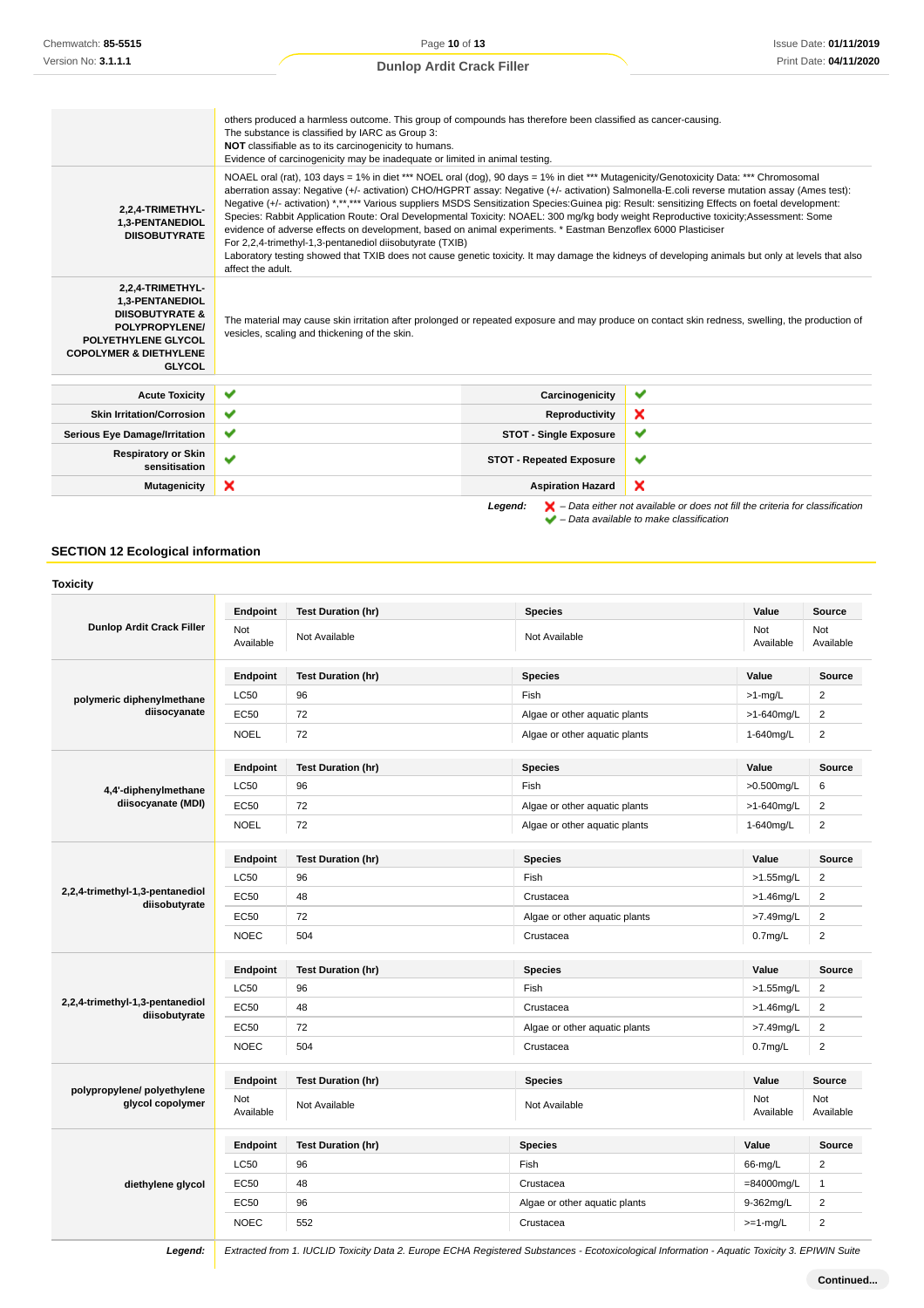V3.12 (QSAR) - Aquatic Toxicity Data (Estimated) 4. US EPA, Ecotox database - Aquatic Toxicity Data 5. ECETOC Aquatic Hazard Assessment Data 6. NITE (Japan) - Bioconcentration Data 7. METI (Japan) - Bioconcentration Data 8. Vendor Data

#### **DO NOT** discharge into sewer or waterways.

Harmful to aquatic organisms, may cause long-term adverse effects in the aquatic environment.

#### **Persistence and degradability**

| Ingredient                                       | Persistence: Water/Soil    | <b>Persistence: Air</b>       |
|--------------------------------------------------|----------------------------|-------------------------------|
| 4,4'-diphenylmethane<br>diisocyanate (MDI)       | LOW (Half-life $= 1$ days) | LOW (Half-life $= 0.24$ days) |
| 2,2,4-trimethyl-1,3-pentanediol<br>diisobutyrate | <b>HIGH</b>                | <b>HIGH</b>                   |
| 2,2,4-trimethyl-1,3-pentanediol<br>diisobutyrate | <b>HIGH</b>                | <b>HIGH</b>                   |
| diethylene glycol                                | LOW                        | LOW                           |

#### **Bioaccumulative potential**

| Ingredient                                       | <b>Bioaccumulation</b>   |
|--------------------------------------------------|--------------------------|
| 4,4'-diphenylmethane<br>diisocyanate (MDI)       | $LOW (BCF = 15)$         |
| 2,2,4-trimethyl-1,3-pentanediol<br>diisobutyrate | $HIGH (LogKOW = 4.9107)$ |
| 2,2,4-trimethyl-1,3-pentanediol<br>diisobutyrate | $HIGH (LogKOW = 4.9107)$ |
| diethylene glycol                                | $LOW (BCF = 180)$        |

#### **Mobility in soil**

| Ingredient                                       | <b>Mobility</b>       |  |
|--------------------------------------------------|-----------------------|--|
| 4,4'-diphenylmethane<br>diisocyanate (MDI)       | $LOW (KOC = 376200)$  |  |
| 2,2,4-trimethyl-1,3-pentanediol<br>diisobutyrate | LOW ( $KOC = 607.5$ ) |  |
| 2,2,4-trimethyl-1,3-pentanediol<br>diisobutyrate | LOW ( $KOC = 607.5$ ) |  |
| diethylene glycol                                | $HIGH (KOC = 1)$      |  |

#### **SECTION 13 Disposal considerations**

| Waste treatment methods      |                                                                                                                                                                                                                                                                                                                                                                                                                                                                                                                                                                                                                                                                                                                                                                                                                                                                                                                                                                                                                                                                                                                                                                                                                                                                                                                                                                                                                                                                                                                                                                                                                                                                                                                                                                               |
|------------------------------|-------------------------------------------------------------------------------------------------------------------------------------------------------------------------------------------------------------------------------------------------------------------------------------------------------------------------------------------------------------------------------------------------------------------------------------------------------------------------------------------------------------------------------------------------------------------------------------------------------------------------------------------------------------------------------------------------------------------------------------------------------------------------------------------------------------------------------------------------------------------------------------------------------------------------------------------------------------------------------------------------------------------------------------------------------------------------------------------------------------------------------------------------------------------------------------------------------------------------------------------------------------------------------------------------------------------------------------------------------------------------------------------------------------------------------------------------------------------------------------------------------------------------------------------------------------------------------------------------------------------------------------------------------------------------------------------------------------------------------------------------------------------------------|
| Product / Packaging disposal | • Containers may still present a chemical hazard/ danger when empty.<br>Return to supplier for reuse/ recycling if possible.<br>Otherwise:<br>If container can not be cleaned sufficiently well to ensure that residuals do not remain or if the container cannot be used to store the same<br>product, then puncture containers, to prevent re-use, and bury at an authorised landfill.<br>► Where possible retain label warnings and SDS and observe all notices pertaining to the product.<br>Legislation addressing waste disposal requirements may differ by country, state and/ or territory. Each user must refer to laws operating in their<br>area. In some areas, certain wastes must be tracked.<br>A Hierarchy of Controls seems to be common - the user should investigate:<br>• Reduction<br>▶ Reuse<br>$\blacktriangleright$ Recycling<br>Disposal (if all else fails)<br>This material may be recycled if unused, or if it has not been contaminated so as to make it unsuitable for its intended use.<br>DO NOT allow wash water from cleaning or process equipment to enter drains.<br>It may be necessary to collect all wash water for treatment before disposal.<br>In all cases disposal to sewer may be subject to local laws and regulations and these should be considered first.<br>▶ Where in doubt contact the responsible authority.<br>DO NOT recycle spilled material.<br>Consult State Land Waste Management Authority for disposal.<br>▶ Neutralise spill material carefully and decontaminate empty containers and spill residues with 10% ammonia solution plus detergent or a<br>proprietary decontaminant prior to disposal.<br>DO NOT seal or stopper drums being decontaminated as CO2 gas is generated and may pressurise containers. |

Ensure that the hazardous substance is disposed in accordance with the Hazardous Substances (Disposal) Notice 2017

#### **Disposal Requirements**

Packages that have been in direct contact with the hazardous substance must be only disposed if the hazardous substance was appropriately removed and cleaned out from the package. The package must be disposed according to the manufacturer's directions taking into account the material it is made of. Packages which hazardous content have been appropriately treated and removed may be recycled.

The hazardous substance must only be disposed if it has been treated by a method that changed the characteristics or composition of the substance and it is no longer hazardous.

#### **SECTION 14 Transport information**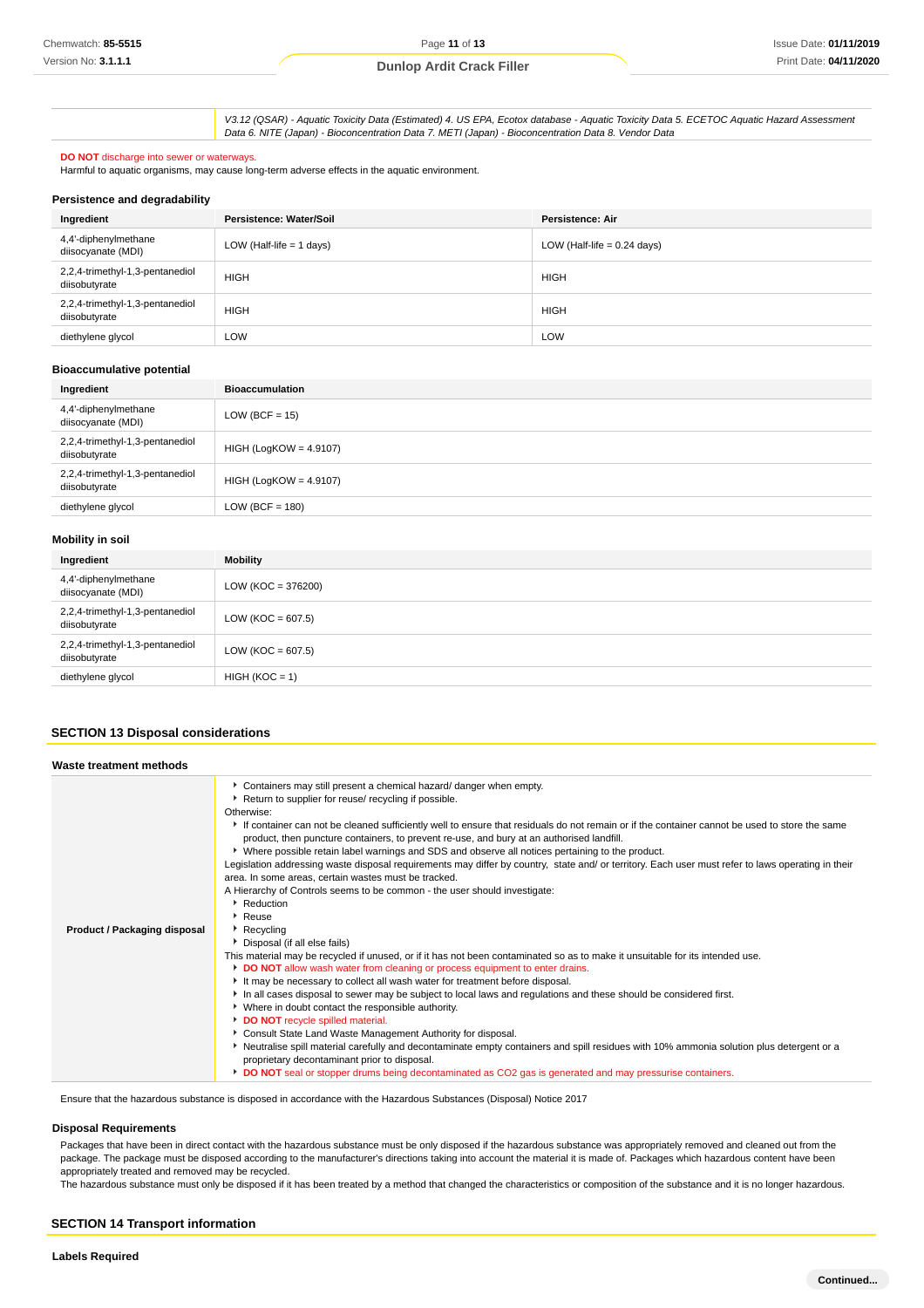**Marine Pollutant** NO **HAZCHEM** Not Applicable

**Land transport (UN): NOT REGULATED FOR TRANSPORT OF DANGEROUS GOODS**

#### **Air transport (ICAO-IATA / DGR): NOT REGULATED FOR TRANSPORT OF DANGEROUS GOODS**

#### **Sea transport (IMDG-Code / GGVSee): NOT REGULATED FOR TRANSPORT OF DANGEROUS GOODS**

**Transport in bulk according to Annex II of MARPOL and the IBC code**

Not Applicable

## **SECTION 15 Regulatory information**

# **Safety, health and environmental regulations / legislation specific for the substance or mixture**

This substance is to be managed using the conditions specified in an applicable Group Standard

| <b>HSR Number</b>                                                                                                                         | <b>Group Standard</b>                                                                    |                                                                                                                      |  |  |  |
|-------------------------------------------------------------------------------------------------------------------------------------------|------------------------------------------------------------------------------------------|----------------------------------------------------------------------------------------------------------------------|--|--|--|
| HSR002671                                                                                                                                 | Surface Coatings and Colourants (Toxic [6.1 + 6.7]) Group Standard 2017                  |                                                                                                                      |  |  |  |
|                                                                                                                                           | polymeric diphenylmethane diisocyanate is found on the following regulatory lists        |                                                                                                                      |  |  |  |
| Monographs                                                                                                                                | International Agency for Research on Cancer (IARC) - Agents Classified by the IARC       | New Zealand Hazardous Substances and New Organisms (HSNO) Act - Classification<br>of Chemicals - Classification Data |  |  |  |
| New Zealand Approved Hazardous Substances with controls                                                                                   |                                                                                          | New Zealand Inventory of Chemicals (NZIoC)                                                                           |  |  |  |
| of Chemicals                                                                                                                              | New Zealand Hazardous Substances and New Organisms (HSNO) Act - Classification           | New Zealand Workplace Exposure Standards (WES)                                                                       |  |  |  |
|                                                                                                                                           | 4,4'-diphenylmethane diisocyanate (MDI) is found on the following regulatory lists       |                                                                                                                      |  |  |  |
| Monographs                                                                                                                                | International Agency for Research on Cancer (IARC) - Agents Classified by the IARC       | New Zealand Hazardous Substances and New Organisms (HSNO) Act - Classification<br>of Chemicals - Classification Data |  |  |  |
| New Zealand Approved Hazardous Substances with controls                                                                                   |                                                                                          | New Zealand Inventory of Chemicals (NZIoC)                                                                           |  |  |  |
|                                                                                                                                           | New Zealand Hazardous Substances and New Organisms (HSNO) Act - Classification           | New Zealand Workplace Exposure Standards (WES)                                                                       |  |  |  |
| of Chemicals                                                                                                                              |                                                                                          |                                                                                                                      |  |  |  |
|                                                                                                                                           | 2,2,4-trimethyl-1,3-pentanediol diisobutyrate is found on the following regulatory lists |                                                                                                                      |  |  |  |
| New Zealand Approved Hazardous Substances with controls                                                                                   |                                                                                          | New Zealand Hazardous Substances and New Organisms (HSNO) Act - Classification<br>of Chemicals - Classification Data |  |  |  |
| New Zealand Hazardous Substances and New Organisms (HSNO) Act - Classification<br>of Chemicals                                            |                                                                                          | New Zealand Inventory of Chemicals (NZIoC)                                                                           |  |  |  |
|                                                                                                                                           | 2,2,4-trimethyl-1,3-pentanediol diisobutyrate is found on the following regulatory lists |                                                                                                                      |  |  |  |
| New Zealand Approved Hazardous Substances with controls<br>New Zealand Hazardous Substances and New Organisms (HSNO) Act - Classification |                                                                                          | New Zealand Hazardous Substances and New Organisms (HSNO) Act - Classification<br>of Chemicals - Classification Data |  |  |  |
| of Chemicals                                                                                                                              |                                                                                          | New Zealand Inventory of Chemicals (NZIoC)                                                                           |  |  |  |
|                                                                                                                                           | polypropylene/ polyethylene glycol copolymer is found on the following regulatory lists  |                                                                                                                      |  |  |  |
| New Zealand Approved Hazardous Substances with controls                                                                                   |                                                                                          | New Zealand Hazardous Substances and New Organisms (HSNO) Act - Classification                                       |  |  |  |
|                                                                                                                                           | New Zealand Hazardous Substances and New Organisms (HSNO) Act - Classification           | of Chemicals - Classification Data                                                                                   |  |  |  |
| of Chemicals                                                                                                                              |                                                                                          | New Zealand Inventory of Chemicals (NZIoC)                                                                           |  |  |  |
| diethylene glycol is found on the following regulatory lists                                                                              |                                                                                          |                                                                                                                      |  |  |  |
| New Zealand Approved Hazardous Substances with controls                                                                                   |                                                                                          | New Zealand Inventory of Chemicals (NZIoC)                                                                           |  |  |  |
| New Zealand Hazardous Substances and New Organisms (HSNO) Act - Classification<br>of Chemicals                                            |                                                                                          | New Zealand Workplace Exposure Standards (WES)                                                                       |  |  |  |
| of Chemicals - Classification Data                                                                                                        | New Zealand Hazardous Substances and New Organisms (HSNO) Act - Classification           |                                                                                                                      |  |  |  |

## **Hazardous Substance Location**

Subject to the Health and Safety at Work (Hazardous Substances) Regulations 2017.

| <b>Hazard Class</b> | <b>Quantity (Closed Containers)</b> | <b>Quantity (Open Containers)</b> |
|---------------------|-------------------------------------|-----------------------------------|
| Not Applicable      | Not Applicable                      | Not Applicable                    |

#### **Certified Handler**

Subject to Part 4 of the Health and Safety at Work (Hazardous Substances) Regulations 2017.

| <b>Class of substance</b>                                                                             | Quantities   |
|-------------------------------------------------------------------------------------------------------|--------------|
| 6.1A, 6.1B, 6.1C (except for<br>propellant powders of classes<br>1.1C (UN 0160) and 1.3C (UN<br>0161) | Any quantity |

Refer Group Standards for further information

#### **Tracking Requirements**

Subject to tracking according to the Health and Safety at Work (Hazardous Substances) Regulations 2017 - Refer to the regulation for more information

## **National Inventory Status**